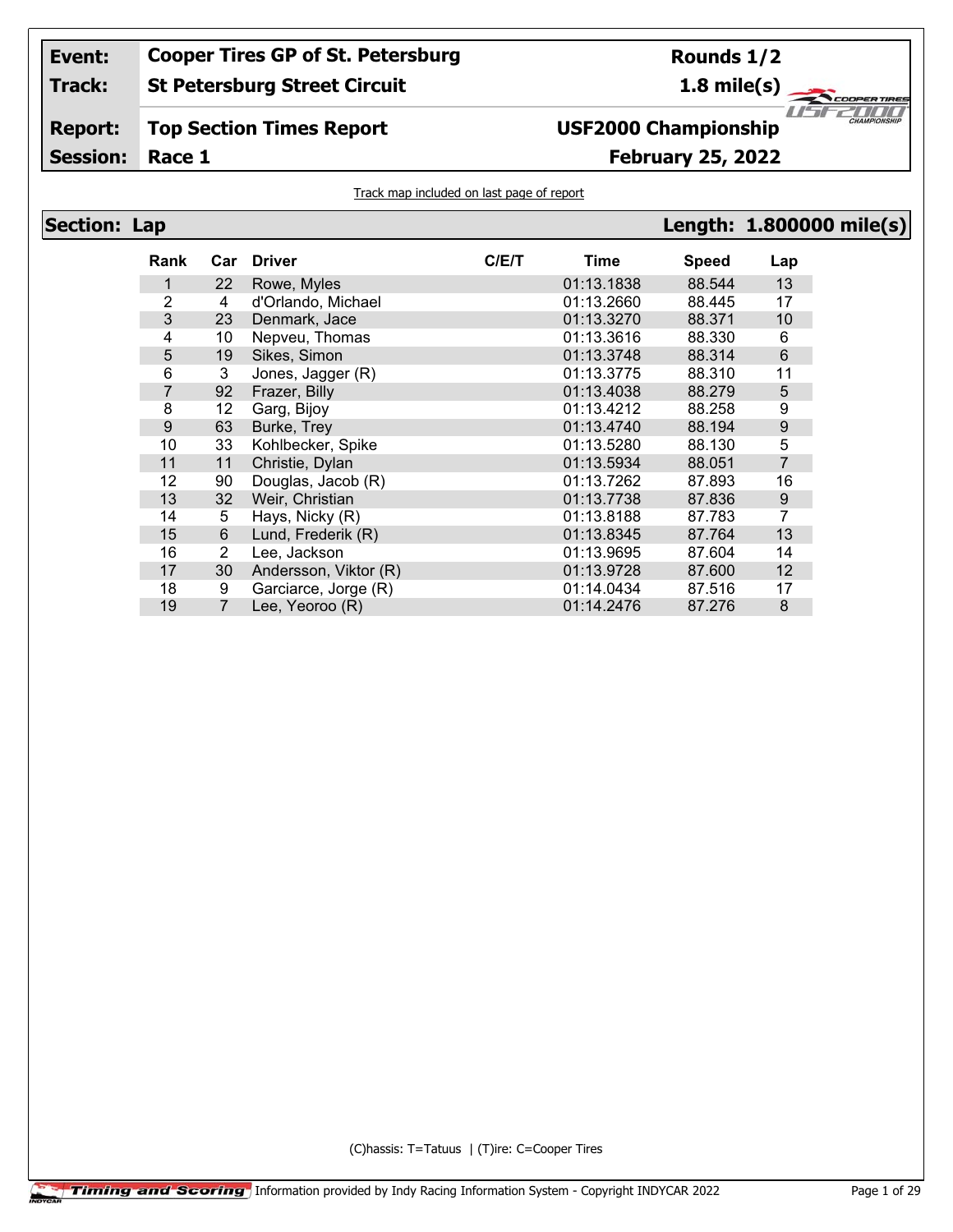### **Track: St Petersburg Street Circuit**

**Rounds 1/2**

**1.8 mile(s)**

#### **Report: Top Section Times Report**

Session: Race 1

## **USF2000 Championship**

**Race 1 February 25, 2022**

**Section: SF to I1 Length: 0.130114 mile(s)**

⊂

"ar

1151

ER TIRE 2000

| <b>Rank</b> | Car | <b>Driver</b>         | C/ET | Time       | <b>Speed</b> | Lap            |
|-------------|-----|-----------------------|------|------------|--------------|----------------|
|             | 4   | d'Orlando, Michael    |      | 00:03.6673 | 127.726      | 13             |
| 2           | 63  | Burke, Trey           |      | 00:03.6840 | 127.147      | 12             |
| 3           | 90  | Douglas, Jacob (R)    |      | 00:03.6854 | 127.099      | 6              |
| 4           | 3   | Jones, Jagger (R)     |      | 00:03.6883 | 126.999      | 4              |
| 5           | 9   | Garciarce, Jorge (R)  |      | 00:03.6910 | 126.906      | 8              |
| 6           | 30  | Andersson, Viktor (R) |      | 00:03.6966 | 126.713      | 6              |
|             | 32  | Weir, Christian       |      | 00:03.7125 | 126.171      | $\overline{4}$ |
| 8           | 5   | Hays, Nicky (R)       |      | 00:03.7236 | 125.795      | 6              |
| 9           | 92  | Frazer, Billy         |      | 00:03.7257 | 125.724      | 12             |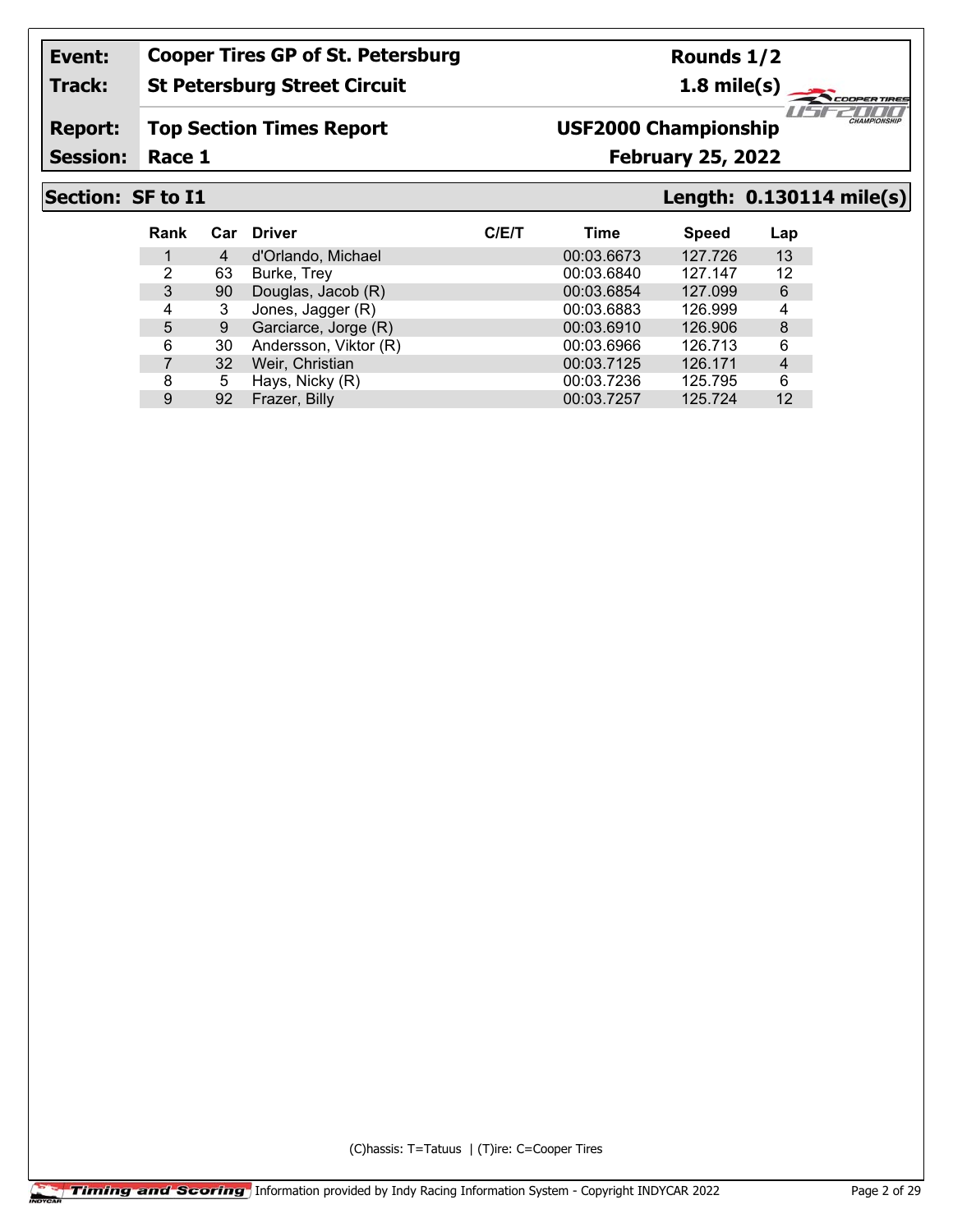#### **Track: St Petersburg Street Circuit**

**Report: Top Section Times Report**

Session: Race 1

# **USF2000 Championship**

## **Race 1 February 25, 2022**

### **Section: I1 to I2 Length: 0.147348 mile(s)**

1151

"ar

ER TIRE 2000

| <b>Rank</b> | Car            | <b>Driver</b>         | C/ET | Time       | <b>Speed</b> | Lap            |
|-------------|----------------|-----------------------|------|------------|--------------|----------------|
| 1           | 33             | Kohlbecker, Spike     |      | 00:06.9315 | 76.528       | 7              |
| 2           | 22             | Rowe, Myles           |      | 00:06.9484 | 76.342       | 10             |
| 3           | 23             | Denmark, Jace         |      | 00:06.9535 | 76.286       | 10             |
| 4           | 63             | Burke, Trey           |      | 00:06.9738 | 76.064       | 9              |
| 5           | 19             | Sikes, Simon          |      | 00:06.9758 | 76.042       | $\overline{7}$ |
| 6           | 92             | Frazer, Billy         |      | 00:06.9758 | 76.042       | 11             |
| 7           | 11             | Christie, Dylan       |      | 00:06.9803 | 75.993       | 12             |
| 8           | 3              | Jones, Jagger (R)     |      | 00:07.0027 | 75.750       |                |
| 9           | 32             | Weir, Christian       |      | 00:07.0094 | 75.678       | 10             |
| 10          | 2              | Lee, Jackson          |      | 00:07.0163 | 75.603       | 18             |
| 11          | 12             | Garg, Bijoy           |      | 00:07.0169 | 75.597       | 18             |
| 12          | 5              | Hays, Nicky (R)       |      | 00:07.0230 | 75.531       | 11             |
| 13          | 30             | Andersson, Viktor (R) |      | 00:07.0276 | 75.482       | 7              |
| 14          | 6              | Lund, Frederik (R)    |      | 00:07.0372 | 75.379       | 3              |
| 15          | $\overline{4}$ | d'Orlando, Michael    |      | 00:07.0379 | 75.371       | 2              |
| 16          | 7              | Lee, Yeoroo (R)       |      | 00:07.0540 | 75.199       | 8              |
| 17          | 9              | Garciarce, Jorge (R)  |      | 00:07.0582 | 75.154       | 13             |
| 18          | 90             | Douglas, Jacob (R)    |      | 00:07.0598 | 75.137       | 18             |
| 19          | 10             | Nepveu, Thomas        |      | 00:07.0643 | 75,089       | 10             |

(C)hassis: T=Tatuus | (T)ire: C=Cooper Tires

**Rounds 1/2**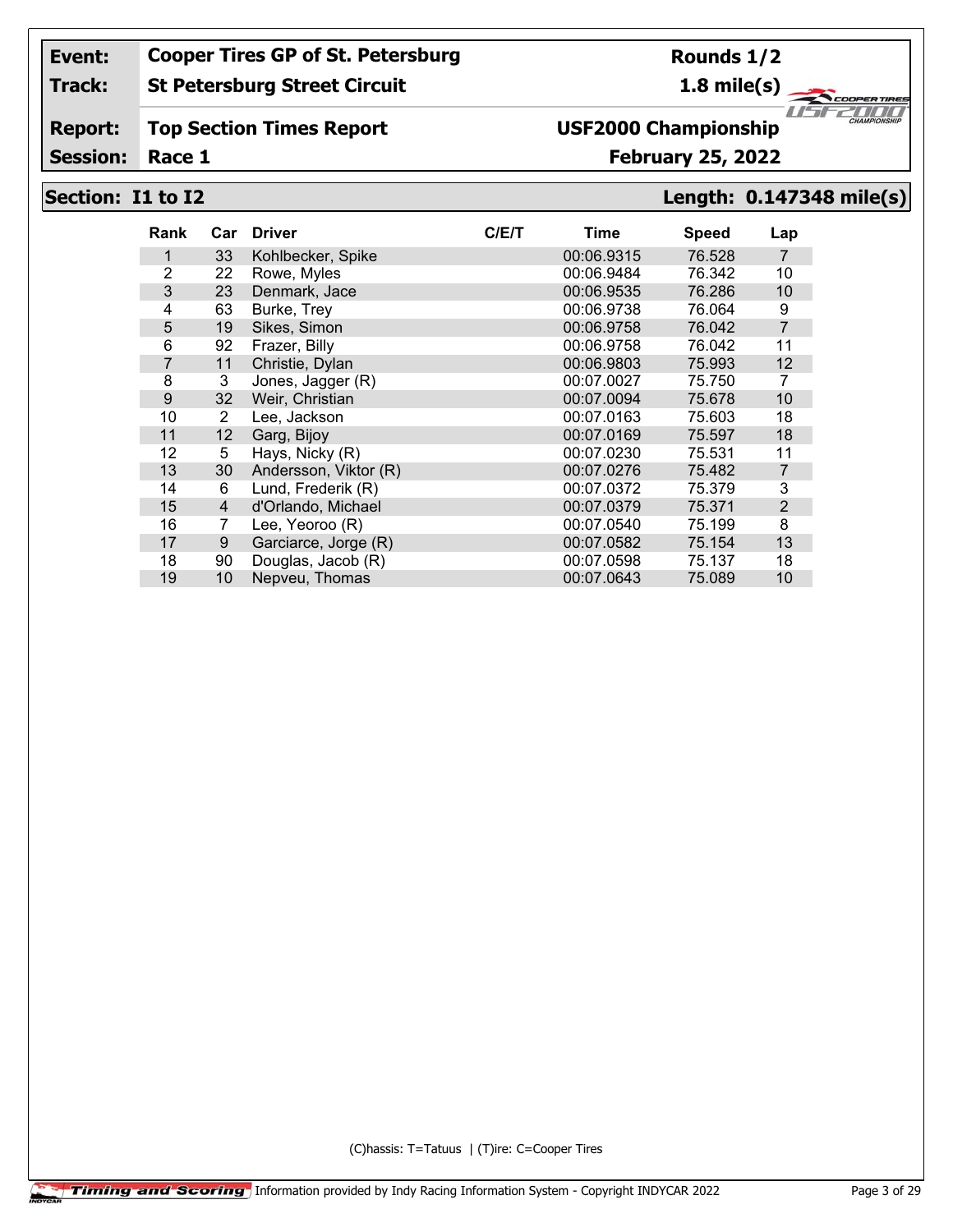#### **Track: St Petersburg Street Circuit**

#### **Report: Top Section Times Report**

Session: Race 1

# **USF2000 Championship**

## **Race 1 February 25, 2022**

### **Section: I2 to I3 Length: 0.244129 mile(s)**

1151

"ar

ER TIRE 2000

| Rank | Car            | <b>Driver</b>         | C/E/T | Time       | <b>Speed</b> | Lap            |
|------|----------------|-----------------------|-------|------------|--------------|----------------|
| 1    | 4              | d'Orlando, Michael    |       | 00:08.1393 | 107.978      | $\overline{4}$ |
| 2    | 90             | Douglas, Jacob (R)    |       | 00:08.1638 | 107.654      | 4              |
| 3    | 92             | Frazer, Billy         |       | 00:08.1706 | 107.564      | 12             |
| 4    | 32             | Weir, Christian       |       | 00:08.1715 | 107.552      | 3              |
| 5    | 63             | Burke, Trey           |       | 00:08.1862 | 107.359      | 3              |
| 6    | 22             | Rowe, Myles           |       | 00:08.1864 | 107.357      | 3              |
| 7    | 3              | Jones, Jagger (R)     |       | 00:08.2022 | 107.150      | 7              |
| 8    | 9              | Garciarce, Jorge (R)  |       | 00:08.2071 | 107.086      | 17             |
| 9    | 2              | Lee, Jackson          |       | 00:08.2135 | 107.002      | $\overline{7}$ |
| 10   | 19             | Sikes, Simon          |       | 00:08.2168 | 106.959      | 4              |
| 11   | 23             | Denmark, Jace         |       | 00:08.2243 | 106.862      | 8              |
| 12   | 33             | Kohlbecker, Spike     |       | 00:08.2252 | 106.850      | 16             |
| 13   | 5              | Hays, Nicky (R)       |       | 00:08.2557 | 106.455      | 2              |
| 14   | 30             | Andersson, Viktor (R) |       | 00:08.2660 | 106.323      | 11             |
| 15   | $\overline{7}$ | Lee, Yeoroo (R)       |       | 00:08.3209 | 105.621      | 15             |
| 16   | 6              | Lund, Frederik (R)    |       | 00:08.5410 | 102.899      | 5              |
| 17   | 11             | Christie, Dylan       |       | 00:10.8474 | 81.021       | 19             |
| 18   | 12             | Garg, Bijoy           |       | 00:20.6527 | 42.554       | 0              |

(C)hassis: T=Tatuus | (T)ire: C=Cooper Tires

**Rounds 1/2**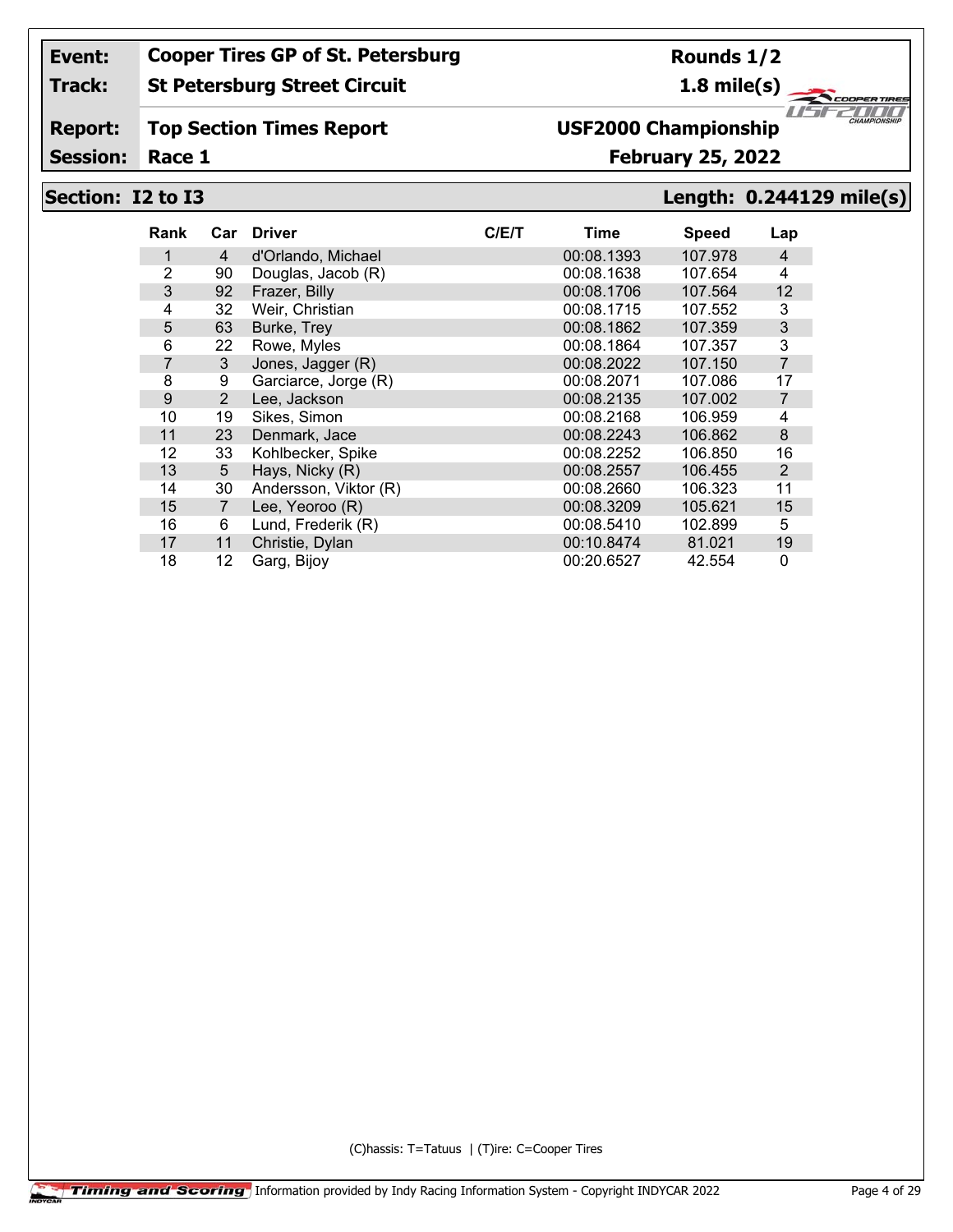#### **Track: St Petersburg Street Circuit**

#### **Report: Top Section Times Report**

Session: Race 1

# **USF2000 Championship**

## **Race 1 February 25, 2022**

### **Section: I3 to I4 Length: 0.294508 mile(s)**

1151

"ar

ER TIRE 2000

| Rank | Car            | <b>Driver</b>         | C/ET | Time       | <b>Speed</b> | Lap     |
|------|----------------|-----------------------|------|------------|--------------|---------|
| 1.   | 22             | Rowe, Myles           |      | 00:14.4543 | 73.350       | 14      |
| 2    | 4              | d'Orlando, Michael    |      | 00:14.4656 | 73.293       | 17      |
| 3    | 3              | Jones, Jagger (R)     |      | 00:14.4808 | 73.216       | 11      |
| 4    | 19             | Sikes, Simon          |      | 00:14.4879 | 73.180       | 4       |
| 5    | 23             | Denmark, Jace         |      | 00:14.5062 | 73.088       | $\bf 8$ |
| 6    | 32             | Weir, Christian       |      | 00:14.5176 | 73.030       | 13      |
| 7    | 92             | Frazer, Billy         |      | 00:14.5403 | 72.916       | 7       |
| 8    | 63             | Burke, Trey           |      | 00:14.5417 | 72.909       | 6       |
| 9    | 5              | Hays, Nicky (R)       |      | 00:14.5497 | 72.869       | $\bf 8$ |
| 10   | 33             | Kohlbecker, Spike     |      | 00:14.5514 | 72.861       | 5       |
| 11   | 90             | Douglas, Jacob (R)    |      | 00:14.5598 | 72.819       | 12      |
| 12   | 30             | Andersson, Viktor (R) |      | 00:14.6642 | 72.300       | 4       |
| 13   | 2              | Lee, Jackson          |      | 00:14.7112 | 72.069       | 13      |
| 14   | 9              | Garciarce, Jorge (R)  |      | 00:14.7238 | 72.008       | 7       |
| 15   | $\overline{7}$ | Lee, Yeoroo (R)       |      | 00:14.8110 | 71.584       | 15      |
| 16   | 6              | Lund, Frederik (R)    |      | 00:15.1819 | 69.835       | 5       |
| 17   | 11             | Christie, Dylan       |      | 00:18.8860 | 56.138       | 19      |
| 18   | 12             | Garg, Bijoy           |      | 00:25.2103 | 42.055       | 0       |

(C)hassis: T=Tatuus | (T)ire: C=Cooper Tires

**Rounds 1/2**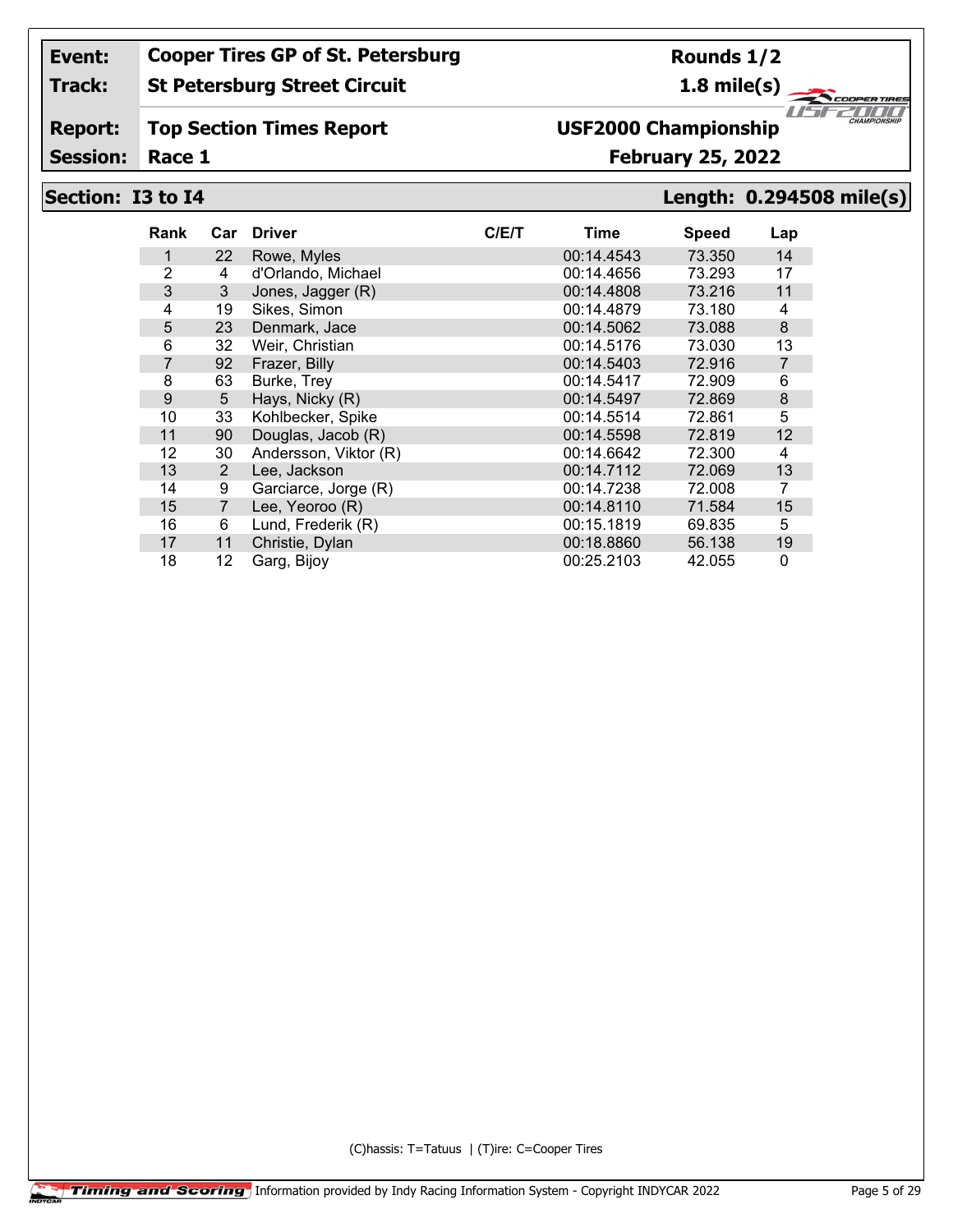#### **Track: St Petersburg Street Circuit**

#### **Report: Top Section Times Report**

Session: Race 1

# **USF2000 Championship**

### **Race 1 February 25, 2022**

## **Section: I4 to I5 Length: 0.314394 mile(s)**

⊂

"ar

1151

ER TIRE 2000

| Rank | Car            | <b>Driver</b>         | C/ET | <b>Time</b> | <b>Speed</b> | Lap            |
|------|----------------|-----------------------|------|-------------|--------------|----------------|
| 1    | 4              | d'Orlando, Michael    |      | 00:12.5760  | 89.998       | 7              |
| 2    | 22             | Rowe, Myles           |      | 00:12.5957  | 89.858       | 18             |
| 3    | 23             | Denmark, Jace         |      | 00:12.5985  | 89.838       | 17             |
| 4    | 90             | Douglas, Jacob (R)    |      | 00:12.6109  | 89.749       | 4              |
| 5    | 12             | Garg, Bijoy           |      | 00:12.6194  | 89.689       | 6              |
| 6    | 63             | Burke, Trey           |      | 00:12.6299  | 89.614       | 11             |
| 7    | 10             | Nepveu, Thomas        |      | 00:12.6408  | 89.537       | 5              |
| 8    | 3              | Jones, Jagger (R)     |      | 00:12.6498  | 89.473       | 5              |
| 9    | 2              | Lee, Jackson          |      | 00:12.6695  | 89.334       | 15             |
| 10   | 19             | Sikes, Simon          |      | 00:12.6867  | 89.213       | 6              |
| 11   | 11             | Christie, Dylan       |      | 00:12.6952  | 89.153       | 9              |
| 12   | 92             | Frazer, Billy         |      | 00:12.7122  | 89.034       | 5              |
| 13   | 6              | Lund, Frederik (R)    |      | 00:12.7190  | 88,986       | $\overline{7}$ |
| 14   | 9              | Garciarce, Jorge (R)  |      | 00:12.7239  | 88.952       | 17             |
| 15   | 5              | Hays, Nicky (R)       |      | 00:12.7365  | 88.864       | 4              |
| 16   | 30             | Andersson, Viktor (R) |      | 00:12.7390  | 88.847       | 5              |
| 17   | 33             | Kohlbecker, Spike     |      | 00:12.7476  | 88.787       | 2              |
| 18   | 32             | Weir, Christian       |      | 00:12.7824  | 88.545       | 17             |
| 19   | $\overline{7}$ | Lee, Yeoroo (R)       |      | 00:12.8430  | 88.127       | 8              |

(C)hassis: T=Tatuus | (T)ire: C=Cooper Tires

**Rounds 1/2**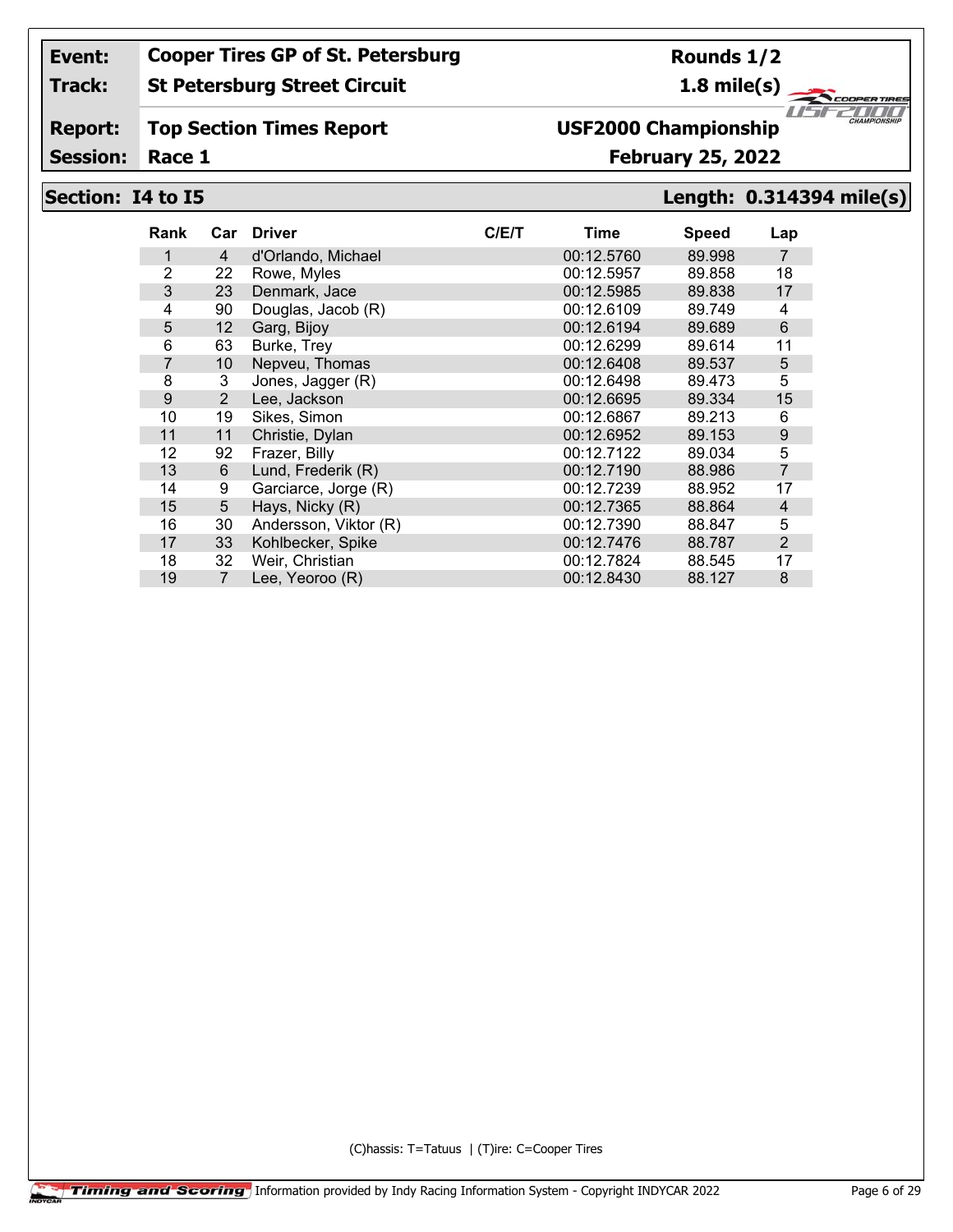#### **Track: St Petersburg Street Circuit**

**Rounds 1/2**

**1.8 mile(s)**

#### **Report: Top Section Times Report**

Session: Race 1

## **Race 1 February 25, 2022 USF2000 Championship**

## **Section: I5 to I6 Length: 0.305303 mile(s)**

1151

"ar

ER TIRE 2000

| Rank | Car               | <b>Driver</b>         | C/E/T | Time       | <b>Speed</b> | Lap            |
|------|-------------------|-----------------------|-------|------------|--------------|----------------|
| 1    | $12 \overline{ }$ | Garg, Bijoy           |       | 00:11.9131 | 92.259       | 6              |
| 2    | 22                | Rowe, Myles           |       | 00:11.9432 | 92.027       | 14             |
| 3    | $\overline{4}$    | d'Orlando, Michael    |       | 00:11.9446 | 92.016       | $\bf 8$        |
| 4    | 92                | Frazer, Billy         |       | 00:11.9493 | 91.980       | 5              |
| 5    | 63                | Burke, Trey           |       | 00:11.9511 | 91.966       | 10             |
| 6    | 3                 | Jones, Jagger (R)     |       | 00:11.9803 | 91.742       | 18             |
| 7    | 33                | Kohlbecker, Spike     |       | 00:11.9853 | 91.703       | 5              |
| 8    | 23                | Denmark, Jace         |       | 00:11.9862 | 91.696       | 13             |
| 9    | 32                | Weir, Christian       |       | 00:11.9946 | 91.632       | $\overline{7}$ |
| 10   | 6                 | Lund, Frederik (R)    |       | 00:11.9969 | 91.615       | 13             |
| 11   | 10                | Nepveu, Thomas        |       | 00:12.0028 | 91.570       | 11             |
| 12   | 5                 | Hays, Nicky (R)       |       | 00:12.0048 | 91.554       | 14             |
| 13   | 90                | Douglas, Jacob (R)    |       | 00:12.0054 | 91.550       | 11             |
| 14   | 2                 | Lee, Jackson          |       | 00:12.0147 | 91.479       | 13             |
| 15   | 7                 | Lee, Yeoroo (R)       |       | 00:12.0334 | 91.337       | 18             |
| 16   | 11                | Christie, Dylan       |       | 00:12.0364 | 91.314       | 4              |
| 17   | 19                | Sikes, Simon          |       | 00:12.0622 | 91.119       | 6              |
| 18   | 30                | Andersson, Viktor (R) |       | 00:12.0645 | 91.101       | 16             |
| 19   | 9                 | Garciarce, Jorge (R)  |       | 00:12.1184 | 90.696       | 9              |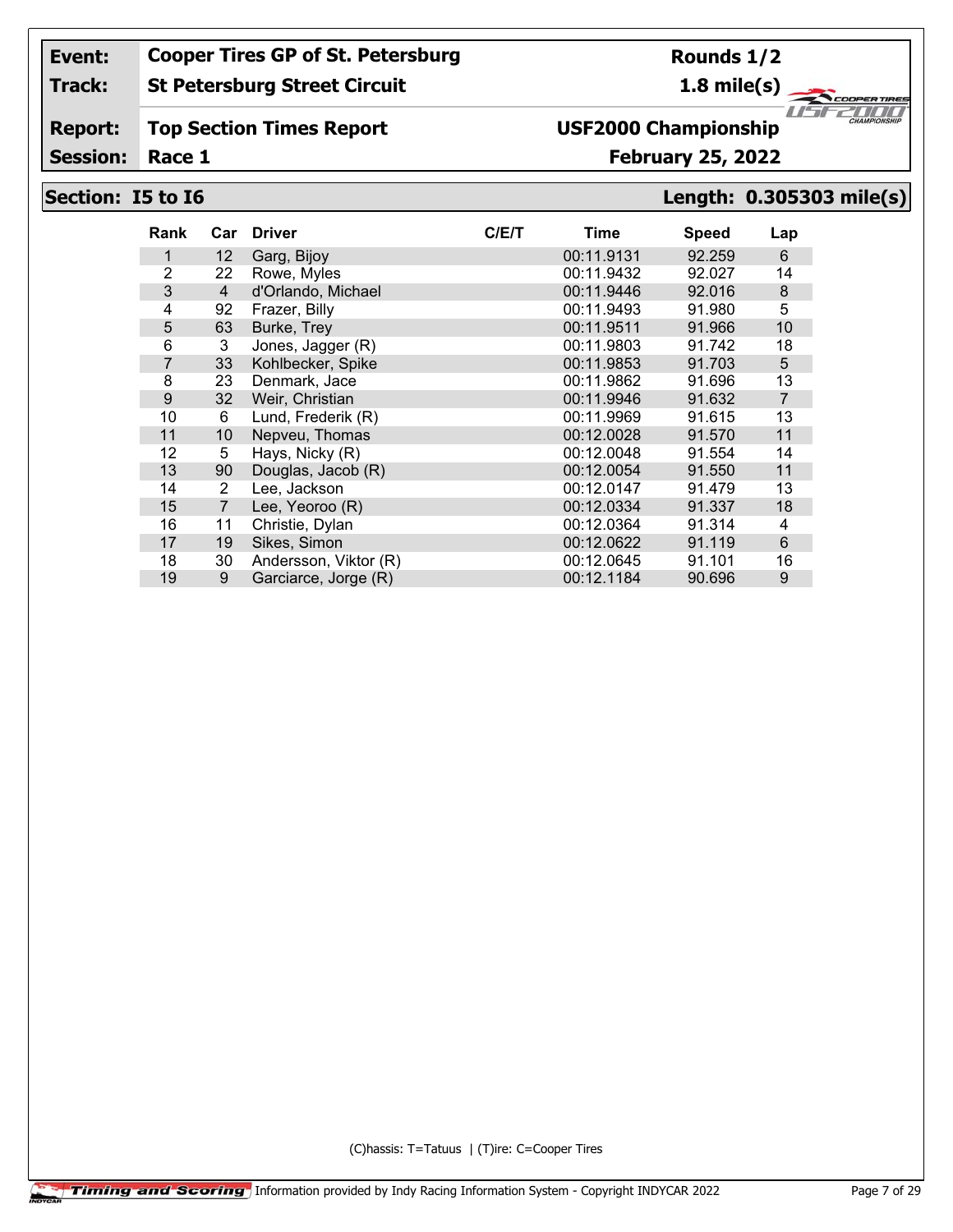**St Petersburg Street Circuit**

## **Rounds 1/2**

**1.8 mile(s)**

#### **Report: Top Section Times Report**

Session: Race 1

**Track:**

## **USF2000 Championship**

**Race 1 February 25, 2022**

### **Section: I6 to I7 Length: 0.199432 mile(s)**

⊂

"ar

1151

ER TIRE 2000

| <b>Rank</b> | Car | <b>Driver</b>         | C/ET | Time       | <b>Speed</b> | Lap |
|-------------|-----|-----------------------|------|------------|--------------|-----|
|             | 92  | Frazer, Billy         |      | 00:09.6887 | 74.102       | 18  |
| 2           | 3   | Jones, Jagger (R)     |      | 00:09.7213 | 73.854       | 11  |
| 3           | 90  | Douglas, Jacob (R)    |      | 00:09.7225 | 73.845       | 18  |
| 4           | 63  | Burke, Trey           |      | 00:09.7461 | 73.666       |     |
| 5           | 30  | Andersson, Viktor (R) |      | 00:09.7999 | 73.261       | 19  |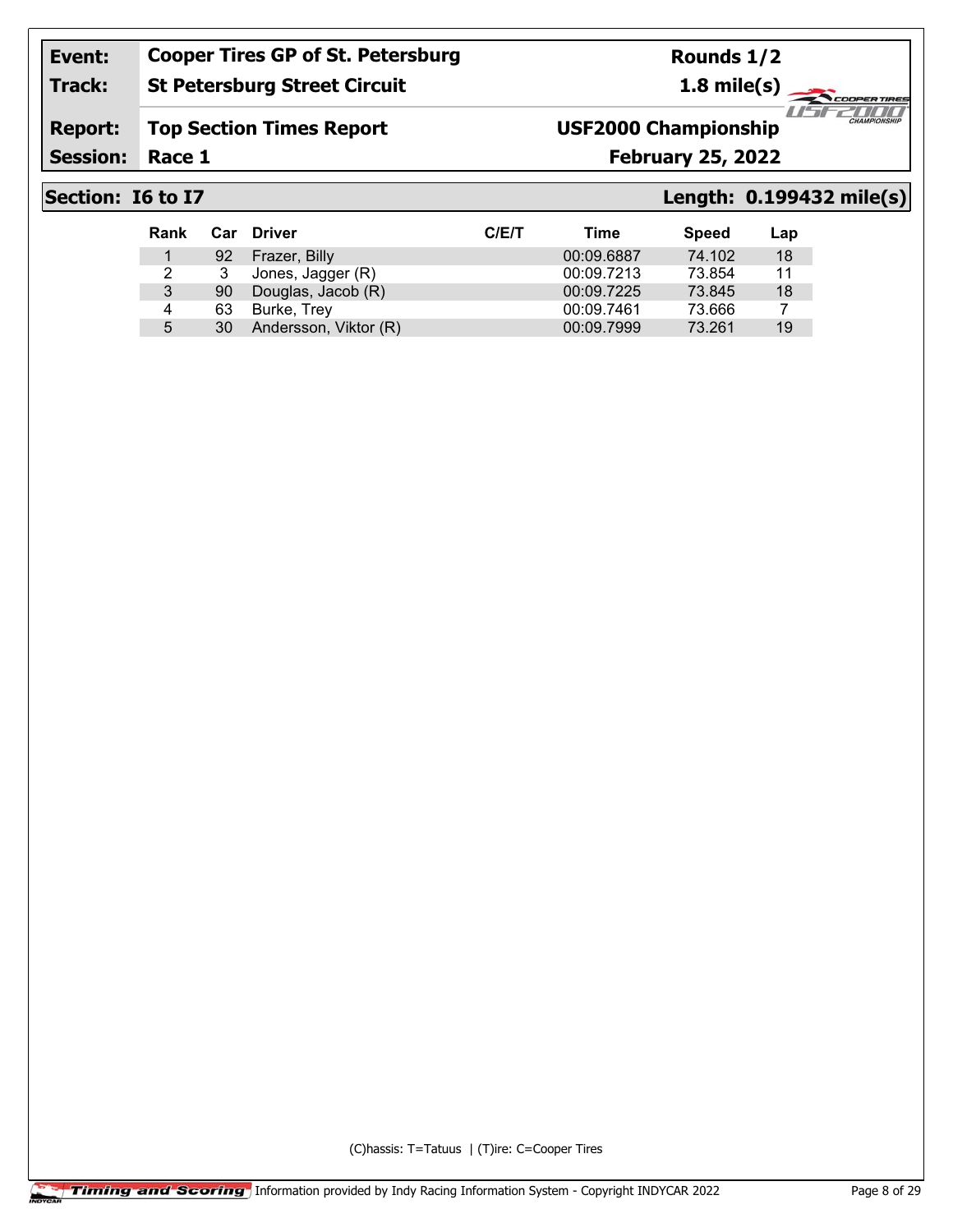### **Track: St Petersburg Street Circuit**

**Rounds 1/2**

**1.8 mile(s)**

#### **Report: Top Section Times Report**

Session: Race 1

## **USF2000 Championship**

**Race 1 February 25, 2022**

### **Section: I7 to SF Length: 0.164773 mile(s)**

1151

"ar

ER TIRE 2000

| <b>Rank</b> | Car | <b>Driver</b>         | C/ET | Time       | <b>Speed</b> | Lap |
|-------------|-----|-----------------------|------|------------|--------------|-----|
|             | 90  | Douglas, Jacob (R)    |      | 00:05.3802 | 110.253      | 17  |
| 2           | 63  | Burke, Trey           |      | 00:05.3946 | 109.958      | 12  |
| 3           |     | Jones, Jagger (R)     |      | 00:05.4106 | 109.633      | 12  |
| 4           | 92  | Frazer, Billy         |      | 00:05.4212 | 109.419      | 6   |
| 5           | 30  | Andersson, Viktor (R) |      | 00:05.4318 | 109.205      | 12  |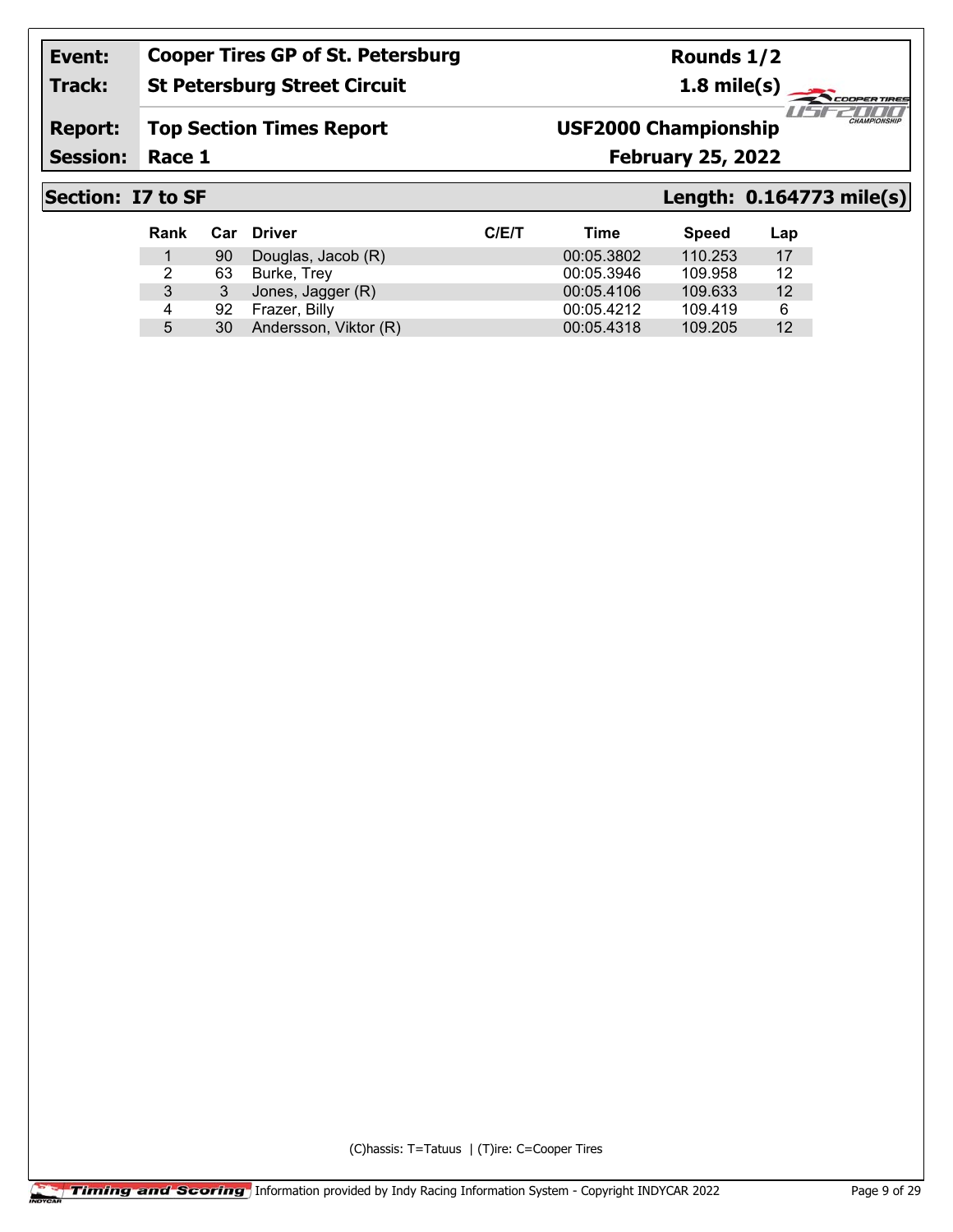#### **Track: St Petersburg Street Circuit**

**Rounds 1/2**

**1.8 mile(s)**

**ERTIRE** 2000

1151

"ar

#### **Report: Top Section Times Report**

Session: Race 1

## **Race 1 February 25, 2022 USF2000 Championship**

# **Section: I3T to I3 Length: 0.022727 mile(s)**

| Rank |              | Car Driver            | C/E/T | Time       | <b>Speed</b> | Lap            |
|------|--------------|-----------------------|-------|------------|--------------|----------------|
|      | 4            | d'Orlando, Michael    |       | 00:00.6600 | 123.967      | 12             |
| 2    | 63           | Burke, Trey           |       | 00:00.6621 | 123.574      | 1              |
| 3    | 32           | Weir, Christian       |       | 00:00.6636 | 123.294      | $\overline{4}$ |
| 4    | 90           | Douglas, Jacob (R)    |       | 00:00.6638 | 123.257      | 4              |
| 5    | $\mathbf{3}$ | Jones, Jagger (R)     |       | 00:00.6668 | 122.703      | 12             |
| 6    | 19           | Sikes, Simon          |       | 00:00.6669 | 122.684      | 7              |
| 7    | 9            | Garciarce, Jorge (R)  |       | 00:00.6676 | 122.556      | $\,6$          |
| 8    | 22           | Rowe, Myles           |       | 00:00.6677 | 122.537      | 3              |
| 9    | 92           | Frazer, Billy         |       | 00:00.6685 | 122.391      | 12             |
| 10   | 5            | Hays, Nicky (R)       |       | 00:00.6689 | 122.318      | $\overline{2}$ |
| 11   | 23           | Denmark, Jace         |       | 00:00.6696 | 122.190      | $\overline{2}$ |
| 12   | 2            | Lee, Jackson          |       | 00:00.6708 | 121.971      | 8              |
| 13   | 30           | Andersson, Viktor (R) |       | 00:00.6731 | 121.554      | 11             |
| 14   | 33           | Kohlbecker, Spike     |       | 00:00.6734 | 121.500      | 16             |
| 15   | 6            | Lund, Frederik (R)    |       | 00:00.6741 | 121.374      | $\overline{5}$ |
| 16   | 7            | Lee, Yeoroo (R)       |       | 00:00.6800 | 120.321      | 15             |
| 17   | 11           | Christie, Dylan       |       | 00:00.9214 | 88.798       | 19             |
| 18   | 12           | Garg, Bijoy           |       | 00:01.8002 | 45.449       | 0              |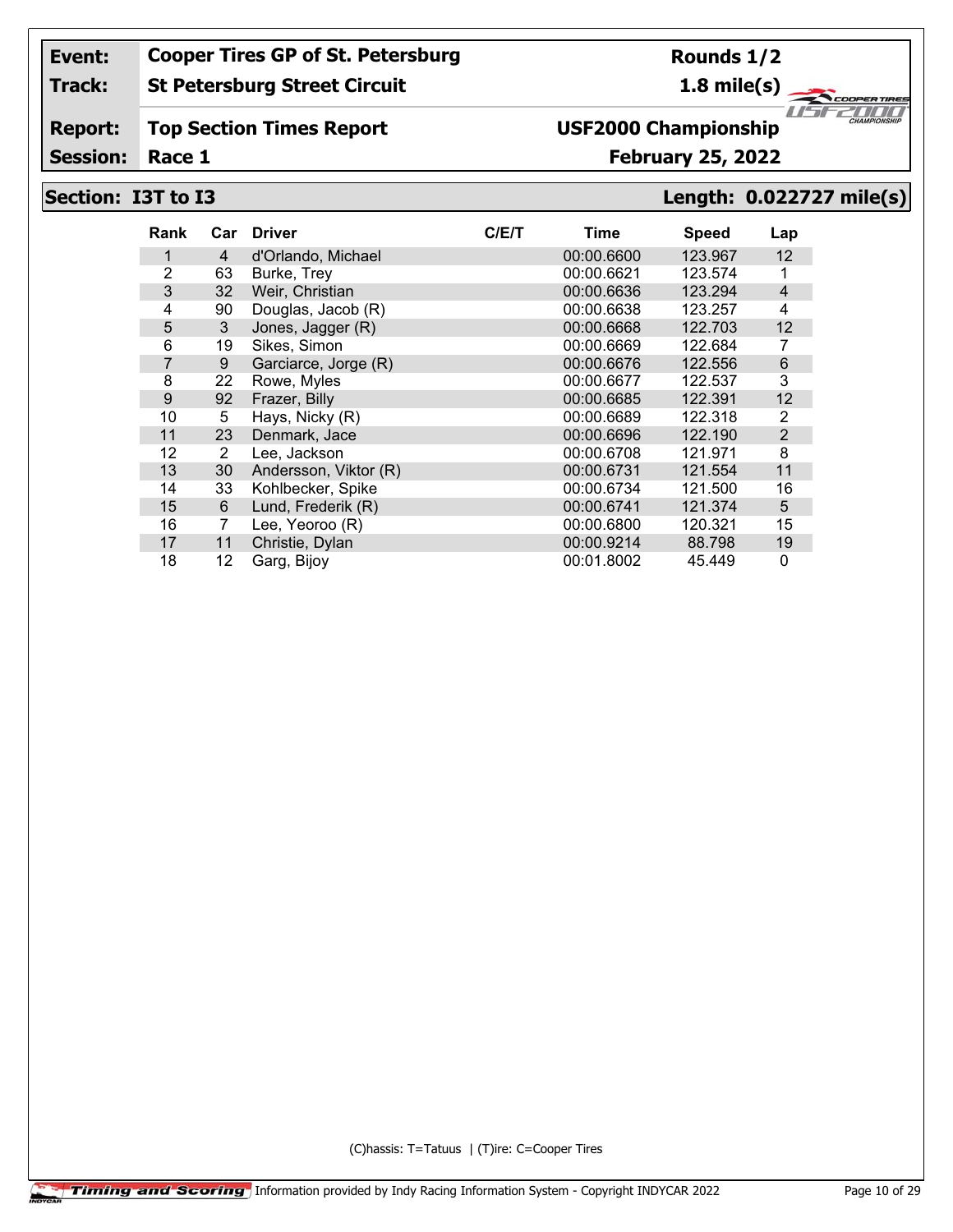#### **Track: St Petersburg Street Circuit**

#### **Report: Top Section Times Report**

Session: Race 1

# **USF2000 Championship**

## **Race 1 February 25, 2022**

### **Section: I5T to I5 Length: 0.022727 mile(s)**

 $\mathbb{Z}$ "ar

**ERTIRE** 2000

| Rank           | Car            | <b>Driver</b>         | C/ET | Time       | <b>Speed</b> | Lap            |
|----------------|----------------|-----------------------|------|------------|--------------|----------------|
|                | 90             | Douglas, Jacob (R)    |      | 00:00.6695 | 122.208      | $\overline{4}$ |
| $\overline{2}$ | 4              | d'Orlando, Michael    |      | 00:00.6704 | 122.044      | 11             |
| 3              | 2              | Lee, Jackson          |      | 00:00.6706 | 122.007      | $\Omega$       |
| 4              | 5              | Hays, Nicky (R)       |      | 00:00.6728 | 121.608      | 1              |
| 5              | 12             | Garg, Bijoy           |      | 00:00.6752 | 121.176      | 18             |
| 6              | 3              | Jones, Jagger (R)     |      | 00:00.6753 | 121.158      | 12             |
| $\overline{7}$ | 22             | Rowe, Myles           |      | 00:00.6756 | 121.104      | 10             |
| 8              | 63             | Burke, Trey           |      | 00:00.6756 | 121.104      | 13             |
| 9              | 11             | Christie, Dylan       |      | 00:00.6758 | 121.069      | 8              |
| 10             | 32             | Weir, Christian       |      | 00:00.6758 | 121.069      | 1              |
| 11             | 30             | Andersson, Viktor (R) |      | 00:00.6761 | 121.015      | 5              |
| 12             | 9              | Garciarce, Jorge (R)  |      | 00:00.6772 | 120.818      | 2              |
| 13             | 6              | Lund, Frederik (R)    |      | 00:00.6777 | 120.729      | 3              |
| 14             | 23             | Denmark, Jace         |      | 00:00.6799 | 120.339      | 15             |
| 15             | 92             | Frazer, Billy         |      | 00:00.6800 | 120.321      | 6              |
| 16             | 33             | Kohlbecker, Spike     |      | 00:00.6816 | 120.038      | 2              |
| 17             | 19             | Sikes, Simon          |      | 00:00.6823 | 119.915      | 2              |
| 18             | 10             | Nepveu, Thomas        |      | 00:00.6828 | 119.827      | 8              |
| 19             | $\overline{7}$ | Lee, Yeoroo (R)       |      | 00:00.6858 | 119.303      | 5              |

(C)hassis: T=Tatuus | (T)ire: C=Cooper Tires

**Rounds 1/2**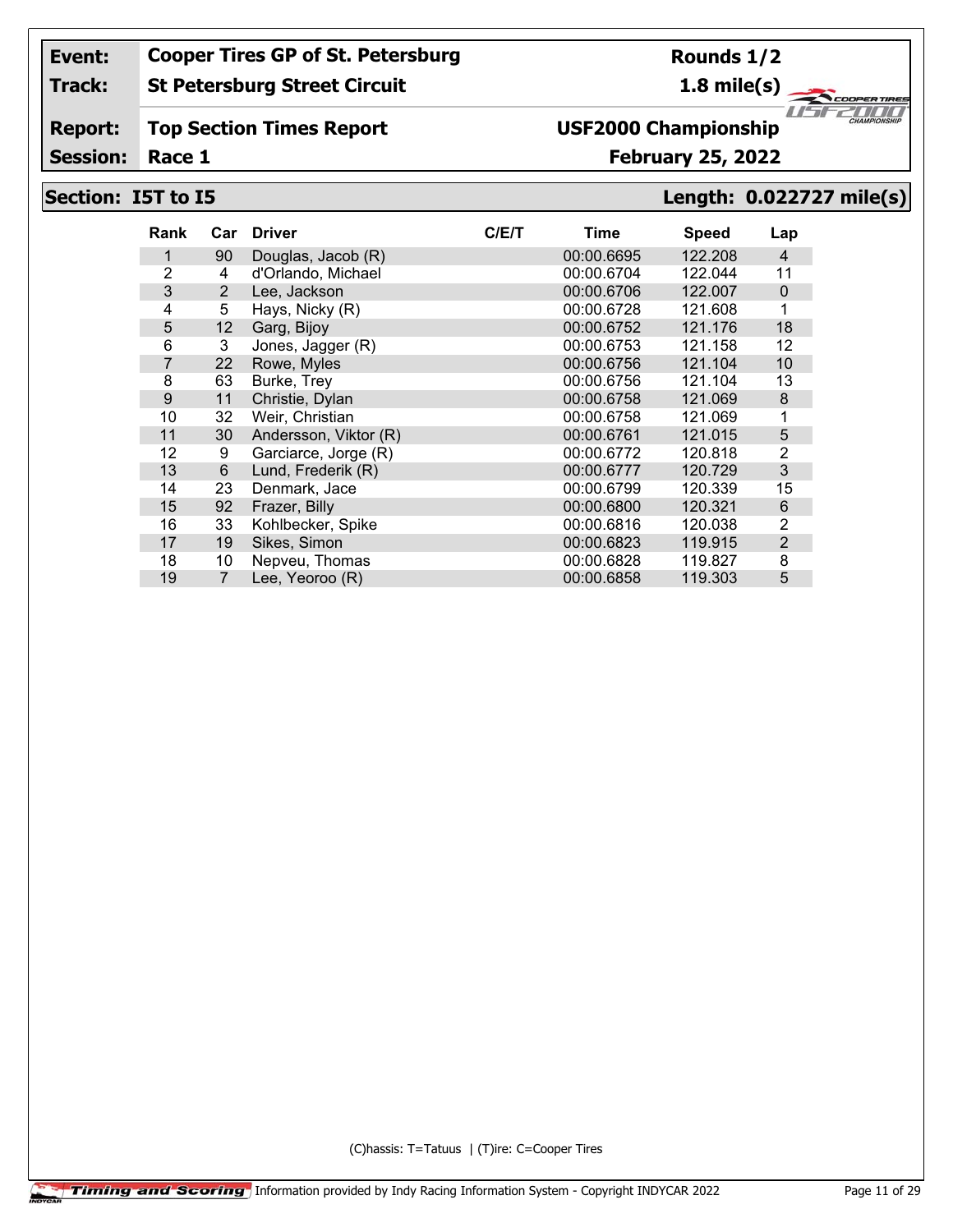| Event:<br><b>Track:</b>           |                           | <b>Cooper Tires GP of St. Petersburg</b><br><b>St Petersburg Street Circuit</b> |                                 |                                                                         |            | Rounds 1/2<br>$1.8$ mile(s) | <b>COOPERTIRES</b> |                          |
|-----------------------------------|---------------------------|---------------------------------------------------------------------------------|---------------------------------|-------------------------------------------------------------------------|------------|-----------------------------|--------------------|--------------------------|
| <b>Report:</b><br><b>Session:</b> | Race 1                    |                                                                                 | <b>Top Section Times Report</b> | CHAMPIONSHIP<br><b>USF2000 Championship</b><br><b>February 25, 2022</b> |            |                             |                    |                          |
|                                   | <b>Section: PI to SFP</b> |                                                                                 |                                 |                                                                         |            |                             |                    | Length: 0.166288 mile(s) |
|                                   | Rank                      | Car                                                                             | <b>Driver</b>                   | C/ET                                                                    | Time       | <b>Speed</b>                | Lap                |                          |
|                                   | 1                         | 9                                                                               | Garciarce, Jorge (R)            |                                                                         | 00:18.0478 | 33.169                      | 14                 |                          |
|                                   |                           |                                                                                 |                                 |                                                                         |            |                             |                    |                          |
|                                   |                           |                                                                                 |                                 |                                                                         |            |                             |                    |                          |
|                                   |                           |                                                                                 |                                 |                                                                         |            |                             |                    |                          |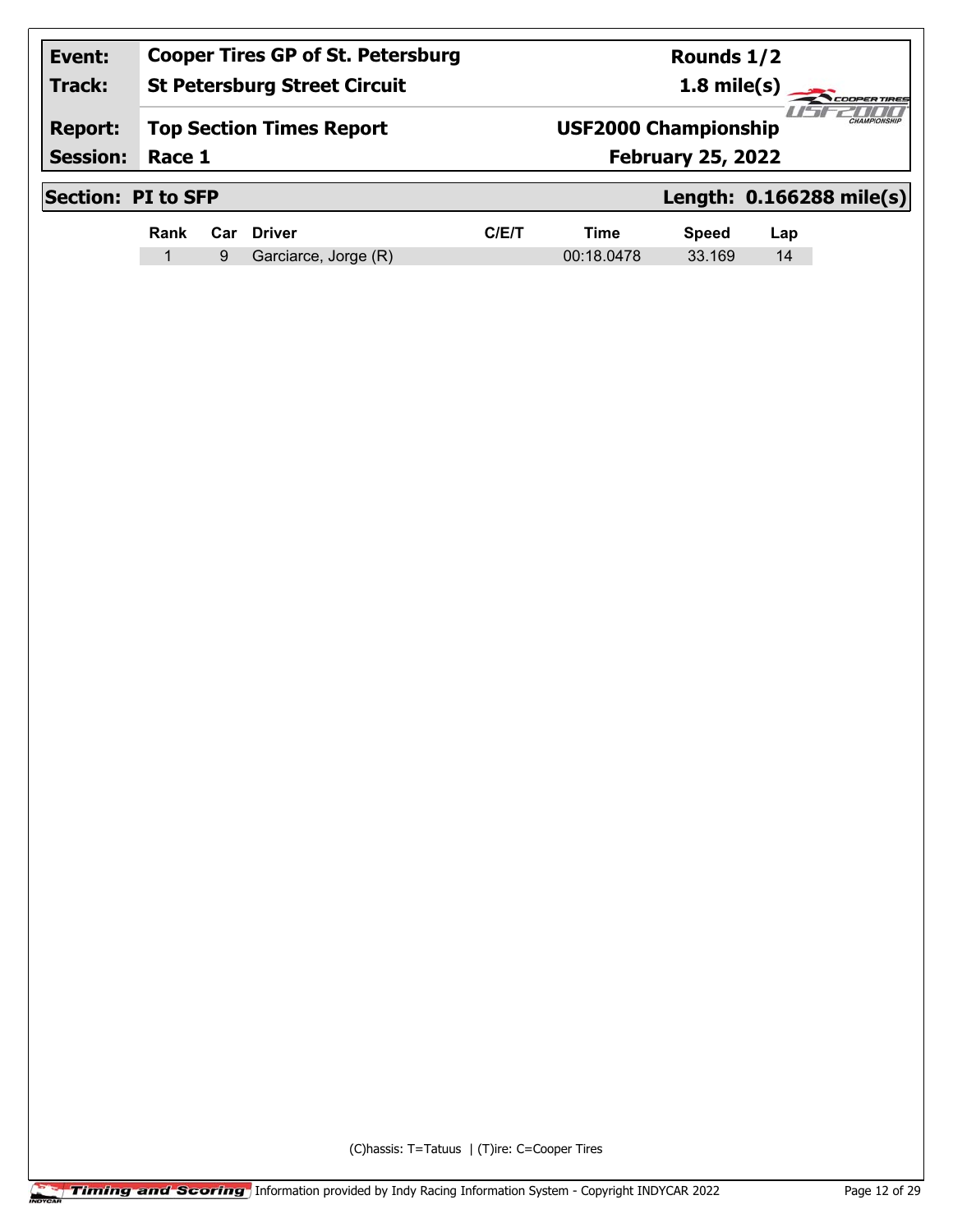| Event:                    |        |                                     | <b>Cooper Tires GP of St. Petersburg</b> |      |                              | Rounds 1/2   |     |                          |  |
|---------------------------|--------|-------------------------------------|------------------------------------------|------|------------------------------|--------------|-----|--------------------------|--|
| <b>Track:</b>             |        | <b>St Petersburg Street Circuit</b> |                                          |      | $1.8$ mile(s)<br>COOPERTIRES |              |     |                          |  |
| <b>Report:</b>            |        |                                     | <b>Top Section Times Report</b>          |      | <b>USF2000 Championship</b>  |              |     |                          |  |
| <b>Session:</b>           | Race 1 |                                     |                                          |      | <b>February 25, 2022</b>     |              |     |                          |  |
| <b>Section: SFP to PO</b> |        |                                     |                                          |      |                              |              |     | Length: 0.130208 mile(s) |  |
|                           | Rank   |                                     | Car Driver                               | C/ET | <b>Time</b>                  | <b>Speed</b> | Lap |                          |  |
|                           |        | 9                                   | Garciarce, Jorge (R)                     |      | 01:28.2204                   | 5.313        | 14  |                          |  |
|                           |        |                                     |                                          |      |                              |              |     |                          |  |
|                           |        |                                     |                                          |      |                              |              |     |                          |  |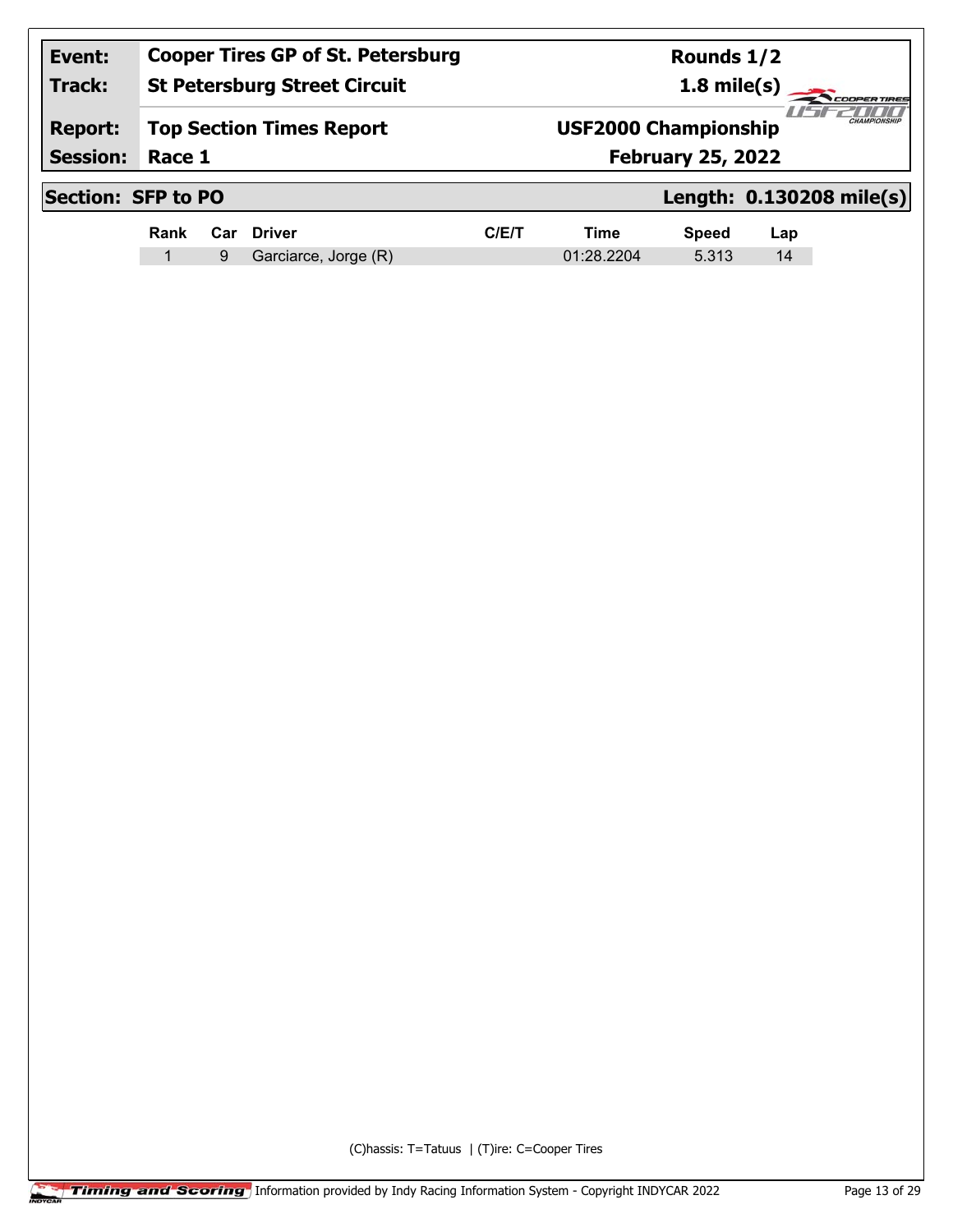| Event:<br><b>Track:</b>           | <b>Cooper Tires GP of St. Petersburg</b><br><b>St Petersburg Street Circuit</b> |   |                                 |      |                                                         | Rounds 1/2<br>$1.8$ mile(s) |     | <b>DOPERTIRES</b>        |  |
|-----------------------------------|---------------------------------------------------------------------------------|---|---------------------------------|------|---------------------------------------------------------|-----------------------------|-----|--------------------------|--|
| <b>Report:</b><br><b>Session:</b> | Race 1                                                                          |   | <b>Top Section Times Report</b> |      | <b>USF2000 Championship</b><br><b>February 25, 2022</b> |                             |     |                          |  |
| <b>Section: PI to PO</b>          |                                                                                 |   |                                 |      |                                                         |                             |     | Length: 0.296496 mile(s) |  |
|                                   | Rank                                                                            |   | Car Driver                      | C/ET | Time                                                    | <b>Speed</b>                | Lap |                          |  |
|                                   | $\mathbf 1$                                                                     | 9 | Garciarce, Jorge (R)            |      | 01:46.2682                                              | 10.044                      | 14  |                          |  |
|                                   |                                                                                 |   |                                 |      |                                                         |                             |     |                          |  |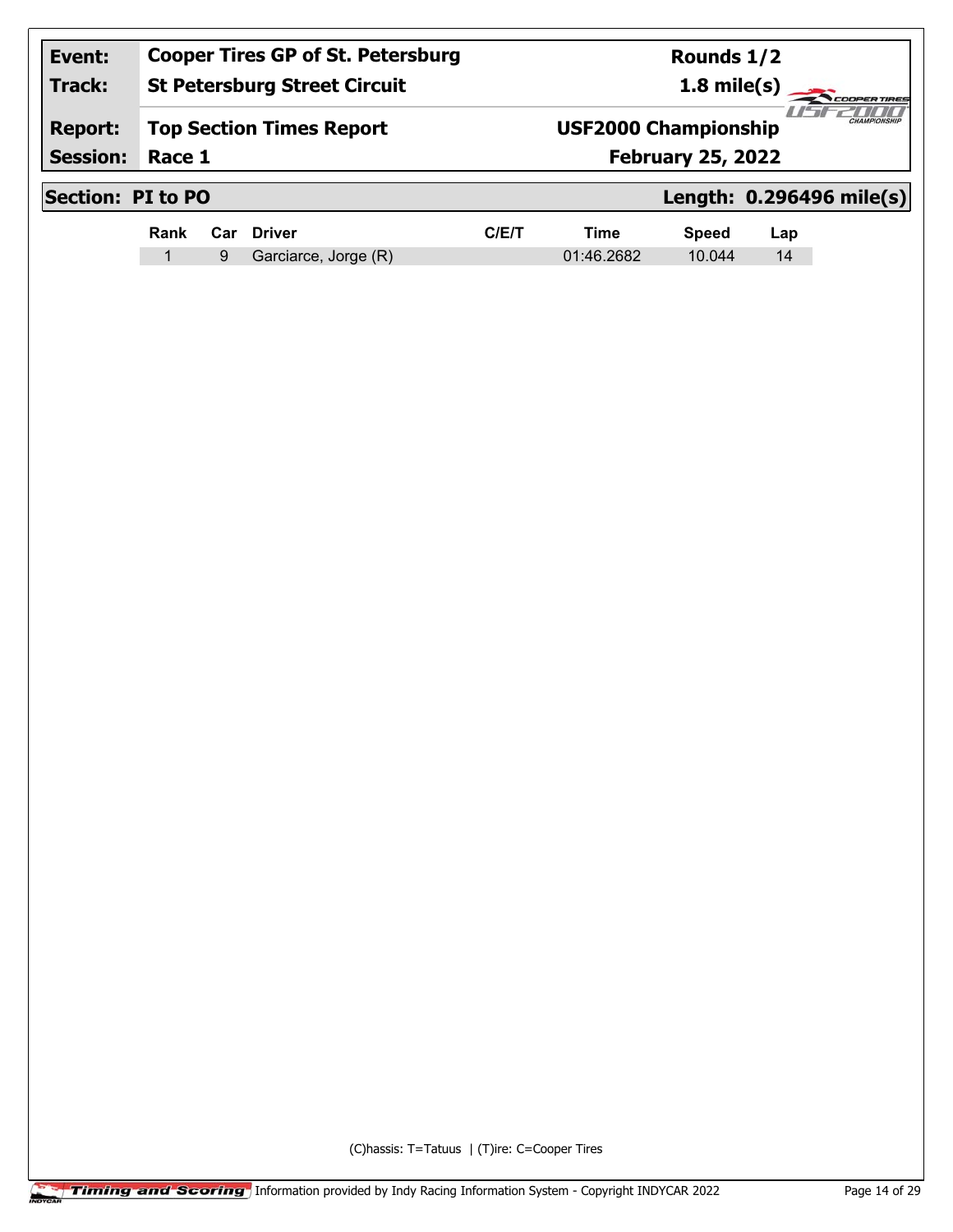#### **Track: St Petersburg Street Circuit**

**Rounds 1/2**

**1.8 mile(s)**

#### **Report: Top Section Times Report**

Session: Race 1

## **Race 1 February 25, 2022 USF2000 Championship**

### **Section: PO to SF Length: 1.602462 mile(s)**

*1151* 

"ar

**ERTIRE** 2000

| Rank | Car | <b>Driver</b>         | C/ET | Time       | <b>Speed</b> | Lap         |
|------|-----|-----------------------|------|------------|--------------|-------------|
|      | 9   | Garciarce, Jorge (R)  |      | 01:11.8330 | 80.309       | 14          |
| 2    | 30  | Andersson, Viktor (R) |      | 02:10.3200 | 44.267       | 0           |
| 3    | 5   | Hays, Nicky (R)       |      | 02:18.1333 | 41.763       | $\Omega$    |
| 4    | 90  | Douglas, Jacob (R)    |      | 02:22.6571 | 40.439       | 0           |
| 5    | 32  | Weir, Christian       |      | 02:23.9517 | 40.075       | $\Omega$    |
| 6    | 63  | Burke, Trey           |      | 02:26.6549 | 39.336       | 0           |
|      | 4   | d'Orlando, Michael    |      | 02:28.4333 | 38.865       | $\mathbf 0$ |
| 8    | 92  | Frazer, Billy         |      | 02:29.0495 | 38.704       | 0           |
| 9    | 3   | Jones, Jagger (R)     |      | 02:33.8925 | 37.486       | $\Omega$    |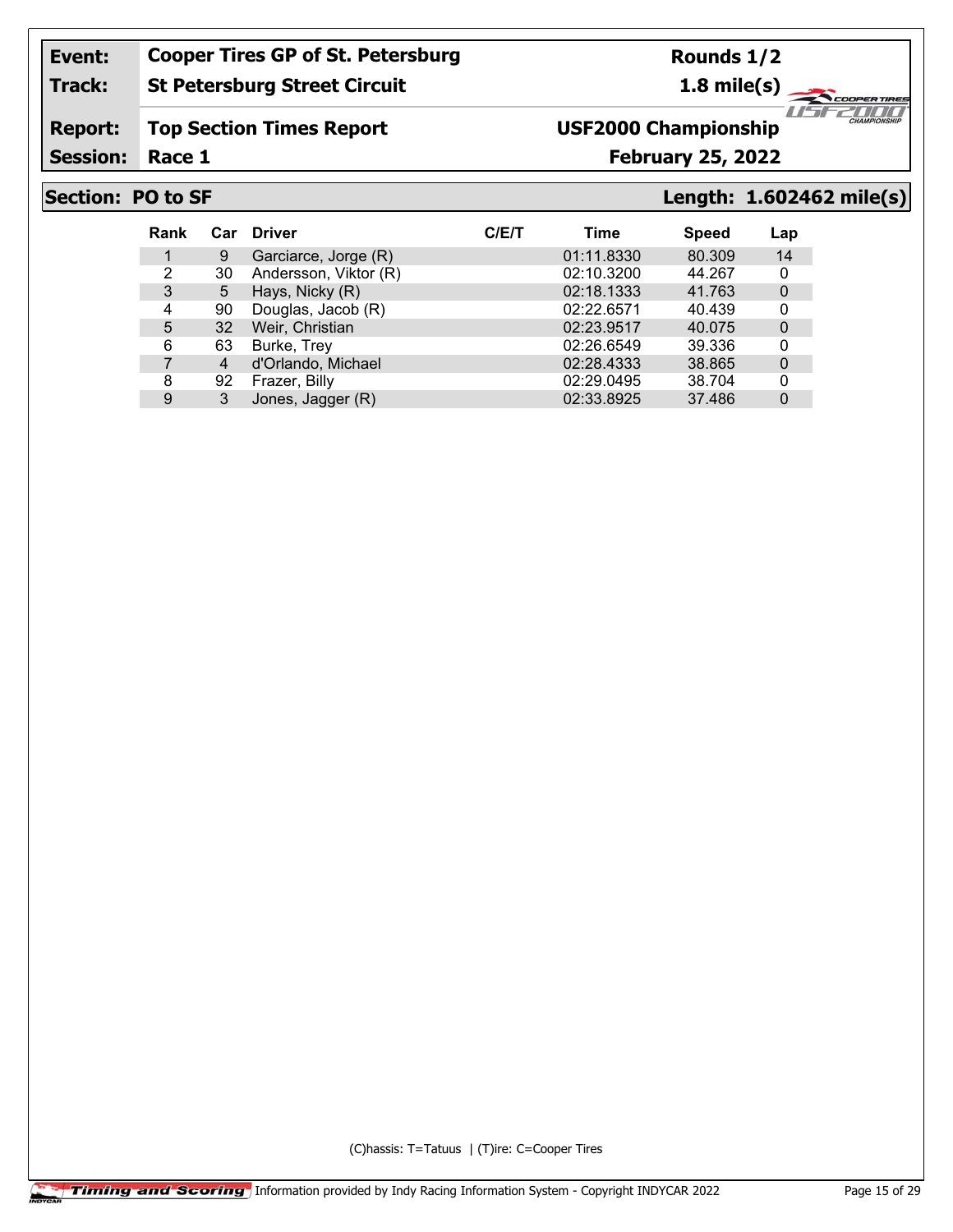| Event:<br><b>Track:</b>           | <b>Cooper Tires GP of St. Petersburg</b><br><b>St Petersburg Street Circuit</b><br><b>Top Section Times Report</b><br>Race 1 |   |                      |      |                                                         | Rounds 1/2<br>$1.8$ mile(s) |     | <b>DOPERTIRES</b>        |
|-----------------------------------|------------------------------------------------------------------------------------------------------------------------------|---|----------------------|------|---------------------------------------------------------|-----------------------------|-----|--------------------------|
| <b>Report:</b><br><b>Session:</b> |                                                                                                                              |   |                      |      | <b>USF2000 Championship</b><br><b>February 25, 2022</b> |                             |     |                          |
|                                   | <b>Section: SF to PI</b>                                                                                                     |   |                      |      |                                                         |                             |     | Length: 1.635227 mile(s) |
|                                   | Rank                                                                                                                         |   | Car Driver           | C/ET | Time                                                    | <b>Speed</b>                | Lap |                          |
|                                   | 1                                                                                                                            | 9 | Garciarce, Jorge (R) |      | 01:09.9964                                              | 84.102                      | 13  |                          |
|                                   |                                                                                                                              |   |                      |      |                                                         |                             |     |                          |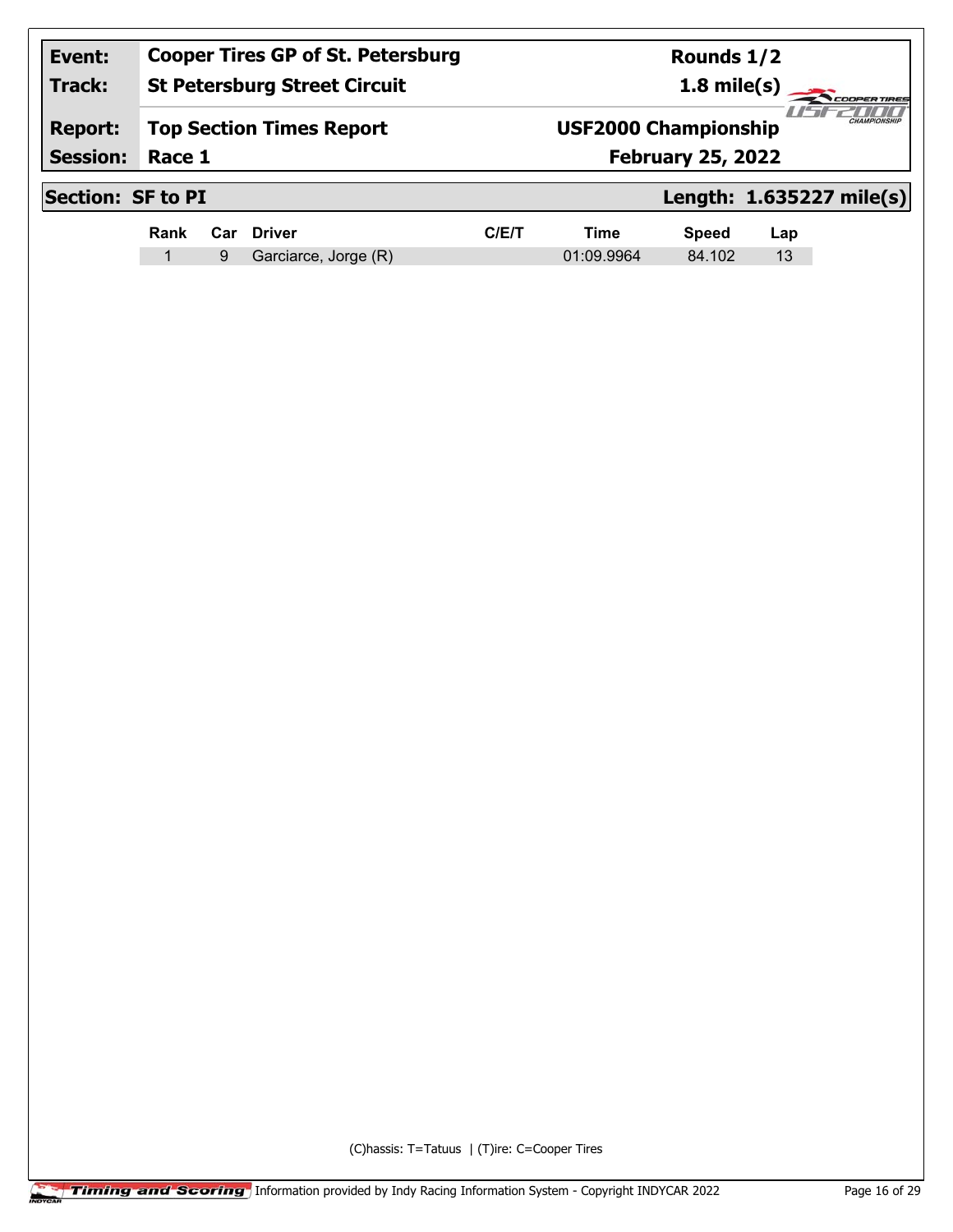| Event:                   |        |   | <b>Cooper Tires GP of St. Petersburg</b> |      | Rounds 1/2                          |              |     |                          |  |
|--------------------------|--------|---|------------------------------------------|------|-------------------------------------|--------------|-----|--------------------------|--|
| <b>Track:</b>            |        |   | <b>St Petersburg Street Circuit</b>      |      | $1.8$ mile(s)<br><b>COOPERTIRES</b> |              |     |                          |  |
| <b>Report:</b>           |        |   | <b>Top Section Times Report</b>          |      | <b>USF2000 Championship</b>         |              |     |                          |  |
| <b>Session:</b>          | Race 1 |   |                                          |      | <b>February 25, 2022</b>            |              |     |                          |  |
| <b>Section: 16 to PI</b> |        |   |                                          |      |                                     |              |     | Length: 0.199432 mile(s) |  |
|                          | Rank   |   | Car Driver                               | C/ET | Time                                | <b>Speed</b> | Lap |                          |  |
|                          | -1     | 9 | Garciarce, Jorge (R)                     |      | 00:11.1296                          | 64.509       | 14  |                          |  |
|                          |        |   |                                          |      |                                     |              |     |                          |  |
|                          |        |   |                                          |      |                                     |              |     |                          |  |
|                          |        |   |                                          |      |                                     |              |     |                          |  |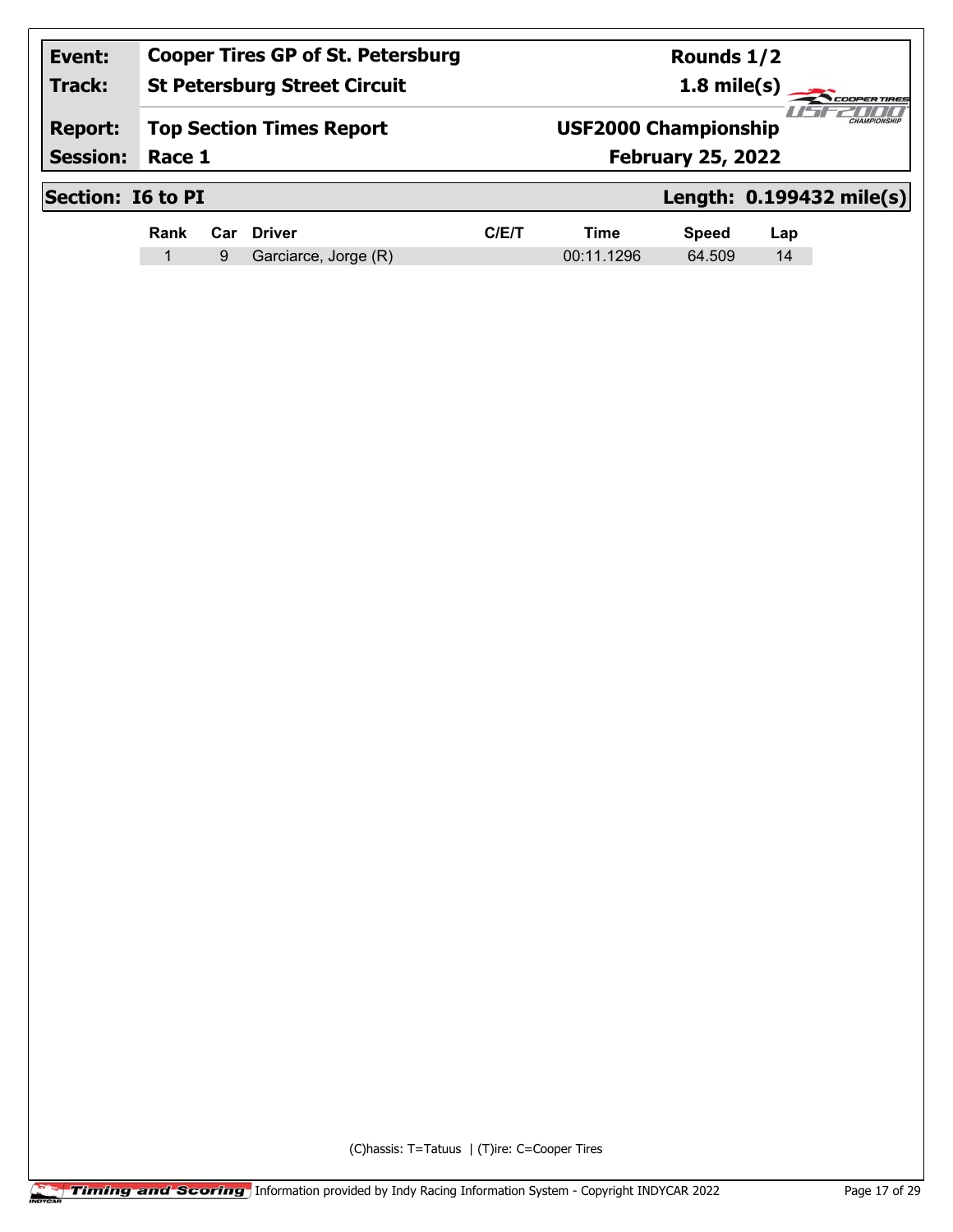#### **Track: St Petersburg Street Circuit**

#### **Report: Top Section Times Report**

Session: Race 1

# **USF2000 Championship**

### **Race 1 February 25, 2022**

**Rounds 1/2 1.8 mile(s)**

## **Section: PO to I2 Length: 0.079924 mile(s)**

*1151* 

"ar

**ERTIRE** 2000

| Rank | Car | <b>Driver</b>         | C/E/T | Time       | <b>Speed</b> | Lap      |
|------|-----|-----------------------|-------|------------|--------------|----------|
| 1    | 5   | Hays, Nicky (R)       |       | 00:04.5476 | 63.270       | 0        |
| 2    | 2   | Lee, Jackson          |       | 00:05.0044 | 57.495       | 0        |
| 3    | 9   | Garciarce, Jorge (R)  |       | 00:05.0456 | 57.025       | 14       |
| 4    | 7   | Lee, Yeoroo (R)       |       | 00:05.1301 | 56.086       | 0        |
| 5    | 30  | Andersson, Viktor (R) |       | 00:05.4440 | 52.852       | 0        |
| 6    | 90  | Douglas, Jacob (R)    |       | 00:05.4668 | 52.632       | 0        |
| 7    | 19  | Sikes, Simon          |       | 00:05.4815 | 52.491       | 0        |
| 8    | 32  | Weir, Christian       |       | 00:05.5002 | 52.312       | 0        |
| 9    | 63  | Burke, Trey           |       | 00:05.5442 | 51.897       | $\Omega$ |
| 10   | 4   | d'Orlando, Michael    |       | 00:05.5853 | 51.515       | 0        |
| 11   | 92  | Frazer, Billy         |       | 00:05.6935 | 50.536       | 0        |
| 12   | 11  | Christie, Dylan       |       | 00:06.0494 | 47.563       | 0        |
| 13   | 33  | Kohlbecker, Spike     |       | 00:06.2808 | 45.811       | $\Omega$ |
| 14   | 3   | Jones, Jagger (R)     |       | 00:08.0228 | 35.864       | 0        |
| 15   | 22  | Rowe, Myles           |       | 00:08.2872 | 34.719       | 0        |
| 16   | 12  | Garg, Bijoy           |       | 00:08.8473 | 32.521       | 0        |
| 17   | 10  | Nepveu, Thomas        |       | 00:08.8565 | 32.488       | 0        |
| 18   | 23  | Denmark, Jace         |       | 00:08.9349 | 32.203       | 0        |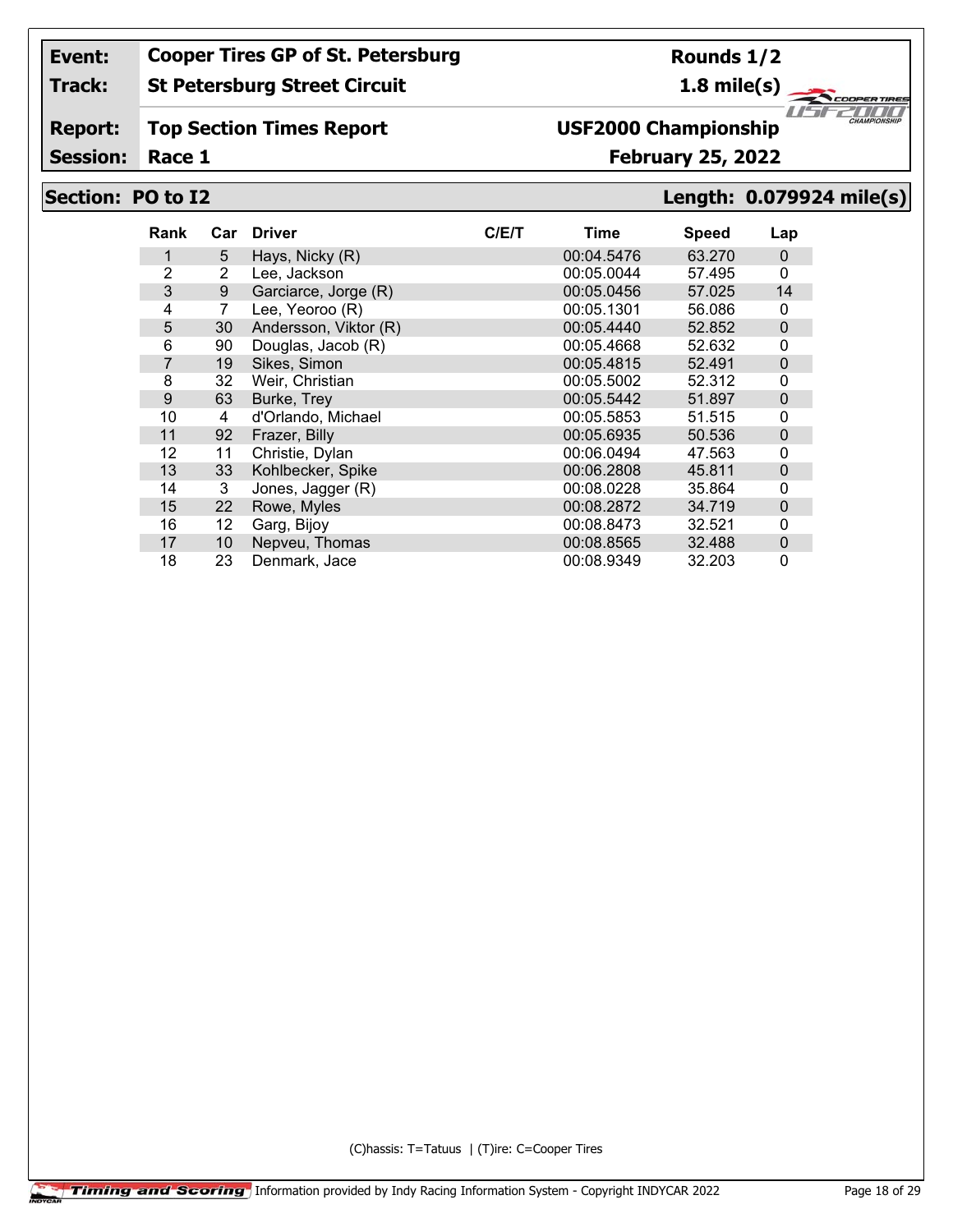| Event:<br><b>Track:</b>           | <b>Cooper Tires GP of St. Petersburg</b><br><b>St Petersburg Street Circuit</b> |     |                      |      | Rounds 1/2<br>$1.8$ mile(s)<br><b>COOPERTIRES</b>       |              |     |                          |
|-----------------------------------|---------------------------------------------------------------------------------|-----|----------------------|------|---------------------------------------------------------|--------------|-----|--------------------------|
| <b>Report:</b><br><b>Session:</b> | <b>Top Section Times Report</b><br>Race 1                                       |     |                      |      | <b>USF2000 Championship</b><br><b>February 25, 2022</b> |              |     | CHAMPIONSHIP             |
|                                   | <b>Section: PO to PI</b>                                                        |     |                      |      |                                                         |              |     | Length: 1.437689 mile(s) |
|                                   | Rank                                                                            | Car | <b>Driver</b>        | C/ET | <b>Time</b>                                             | <b>Speed</b> | Lap |                          |
|                                   | 1                                                                               | 9   | Garciarce, Jorge (R) |      | 19:46.6885                                              | 4.361        | 0   |                          |
|                                   |                                                                                 |     |                      |      |                                                         |              |     |                          |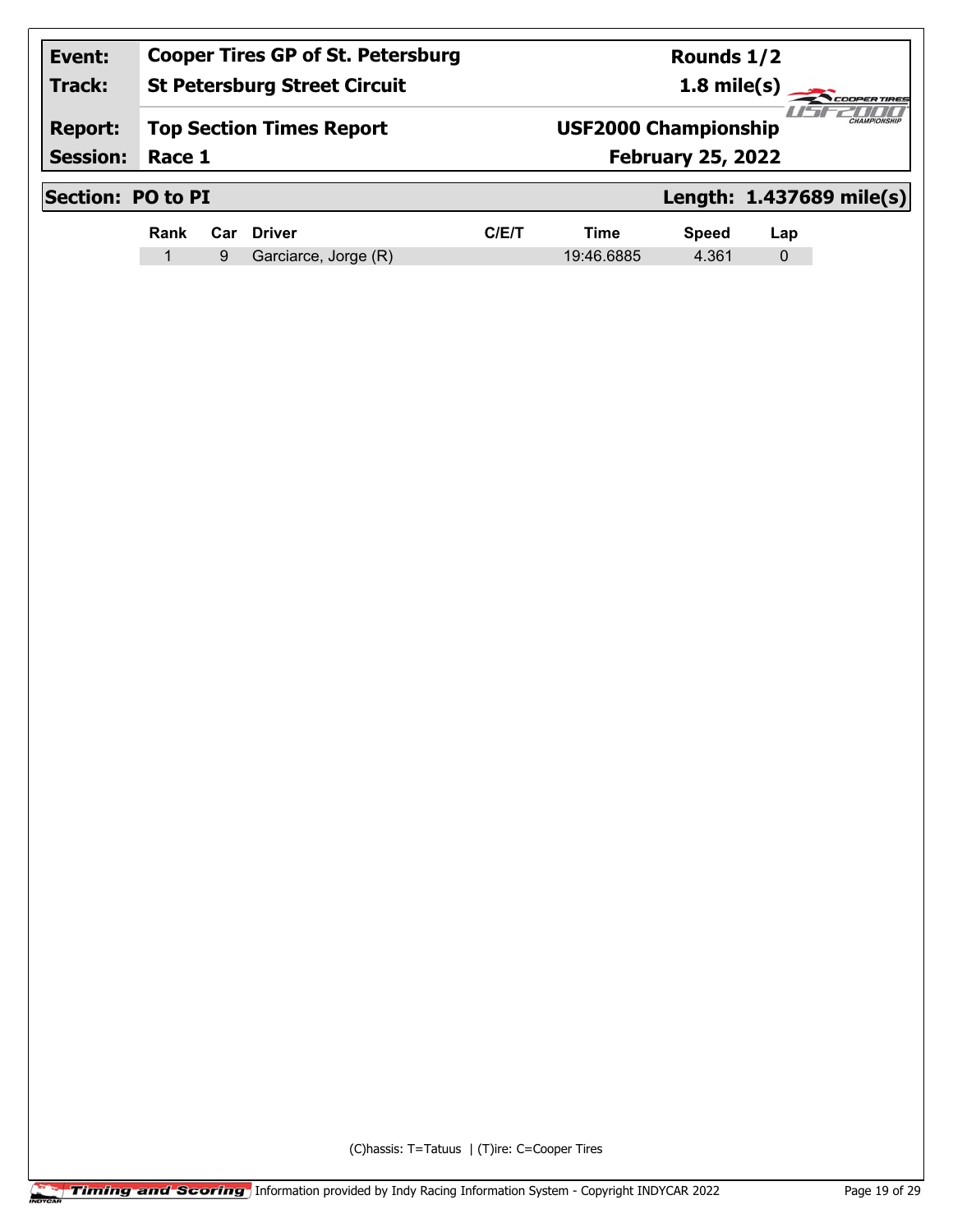#### **Track: St Petersburg Street Circuit**

**Report: Top Section Times Report**

Session: Race 1

# **USF2000 Championship**

**Race 1 February 25, 2022**

**Rounds 1/2 1.8 mile(s)**

**Section: I1 to I4 Length: 0.816098 mile(s)**

 $\mathbb{Z}$ "ar

ER TIRE 2000

| <b>Rank</b> | Car | <b>Driver</b>         | C/ET | Time       | <b>Speed</b> | Lap |
|-------------|-----|-----------------------|------|------------|--------------|-----|
|             | 3   | Jones, Jagger (R)     |      | 00:33.4051 | 87.949       | 11  |
| 2           | 4   | d'Orlando, Michael    |      | 00:33.4702 | 87.778       | 17  |
| 3           | 92  | Frazer, Billy         |      | 00:33.4733 | 87.770       |     |
| 4           | 63  | Burke, Trey           |      | 00:33.5235 | 87.639       | 6   |
| 5           | 32  | Weir, Christian       |      | 00:33.5324 | 87.615       | 9   |
| 6           | 5   | Hays, Nicky (R)       |      | 00:33.6246 | 87.375       | 10  |
|             | 90  | Douglas, Jacob (R)    |      | 00:33.6426 | 87.328       | 12  |
| 8           | 30  | Andersson, Viktor (R) |      | 00:33.7180 | 87.133       |     |
| 9           | 9   | Garciarce, Jorge (R)  |      | 00:33.7682 | 87.004       | 13  |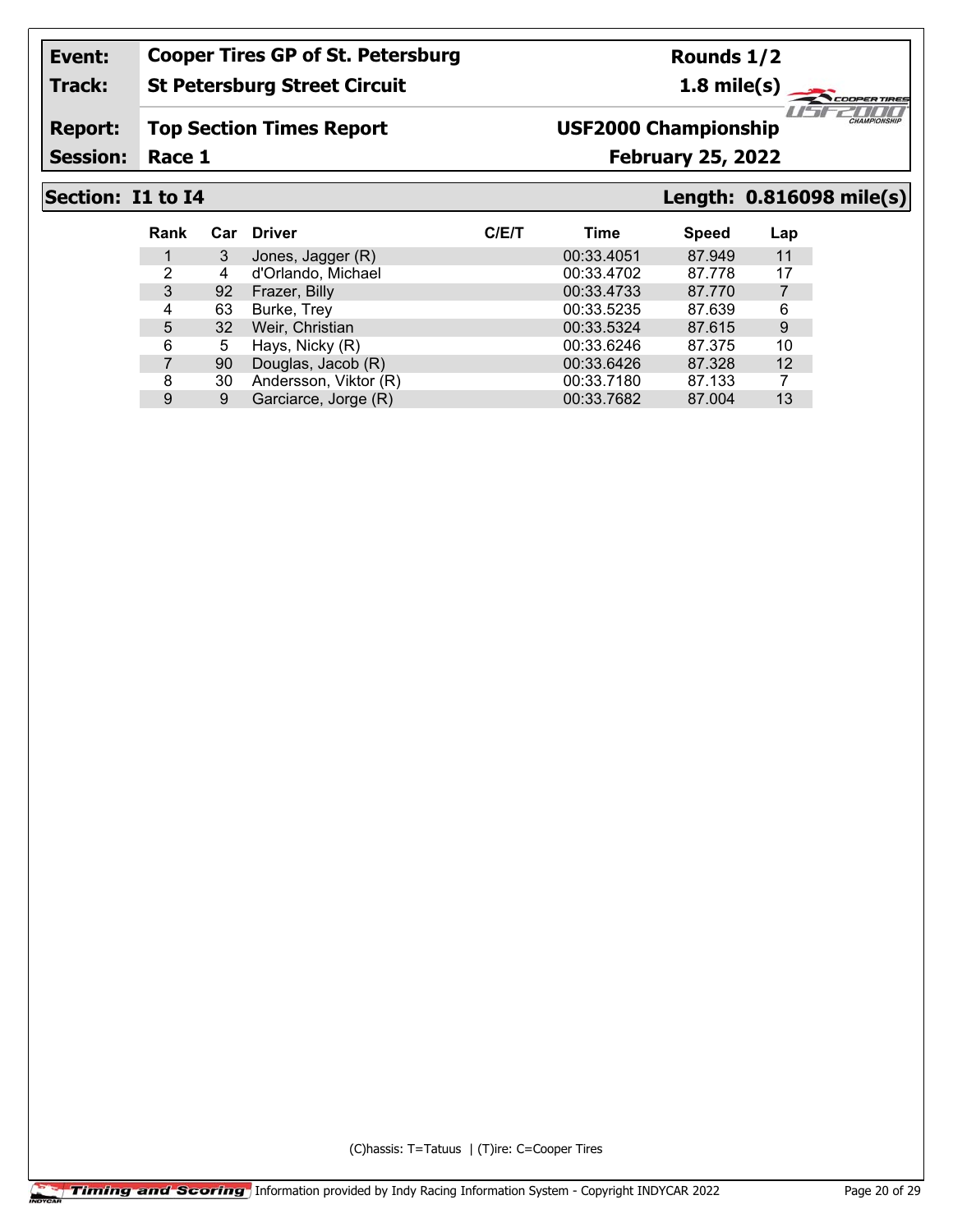#### **Track: St Petersburg Street Circuit**

#### **Report: Top Section Times Report**

Session: Race 1

# **USF2000 Championship**

### **Race 1 February 25, 2022**

## **Section: I4 to I6 Length: 0.619697 mile(s)**

| Rank | Car            | <b>Driver</b>         | C/E/T | Time       | <b>Speed</b> | Lap |
|------|----------------|-----------------------|-------|------------|--------------|-----|
| 1    | 12             | Garg, Bijoy           |       | 00:24.5325 | 90.937       | 6   |
| 2    | 4              | d'Orlando, Michael    |       | 00:24.5436 | 90.896       | 7   |
| 3    | 22             | Rowe, Myles           |       | 00:24.6182 | 90.620       | 13  |
| 4    | 23             | Denmark, Jace         |       | 00:24.6464 | 90.517       | 16  |
| 5    | 10             | Nepveu, Thomas        |       | 00:24.6508 | 90.500       | 5   |
| 6    | 92             | Frazer, Billy         |       | 00:24.6615 | 90.461       | 5   |
| 7    | 3              | Jones, Jagger (R)     |       | 00:24.6678 | 90.438       | 17  |
| 8    | 2              | Lee, Jackson          |       | 00:24.7042 | 90.305       | 15  |
| 9    | 63             | Burke, Trey           |       | 00:24.7046 | 90.303       | 10  |
| 10   | 19             | Sikes, Simon          |       | 00:24.7489 | 90.142       | 6   |
| 11   | 11             | Christie, Dylan       |       | 00:24.7490 | 90.141       | 4   |
| 12   | 90             | Douglas, Jacob (R)    |       | 00:24.7590 | 90.105       | 7   |
| 13   | 6              | Lund, Frederik (R)    |       | 00:24.7688 | 90.069       | 13  |
| 14   | 33             | Kohlbecker, Spike     |       | 00:24.7866 | 90.005       | 5   |
| 15   | 5              | Hays, Nicky (R)       |       | 00:24.7963 | 89.969       | 14  |
| 16   | 32             | Weir, Christian       |       | 00:24.8245 | 89.867       | 16  |
| 17   | 30             | Andersson, Viktor (R) |       | 00:24.8410 | 89,808       | 8   |
| 18   | 9              | Garciarce, Jorge (R)  |       | 00:24.8905 | 89.629       | 16  |
| 19   | $\overline{7}$ | Lee, Yeoroo (R)       |       | 00:24.8985 | 89.600       | 8   |

(C)hassis: T=Tatuus | (T)ire: C=Cooper Tires

**ERTIRE** *1151* 

"ar

2000

### **Rounds 1/2**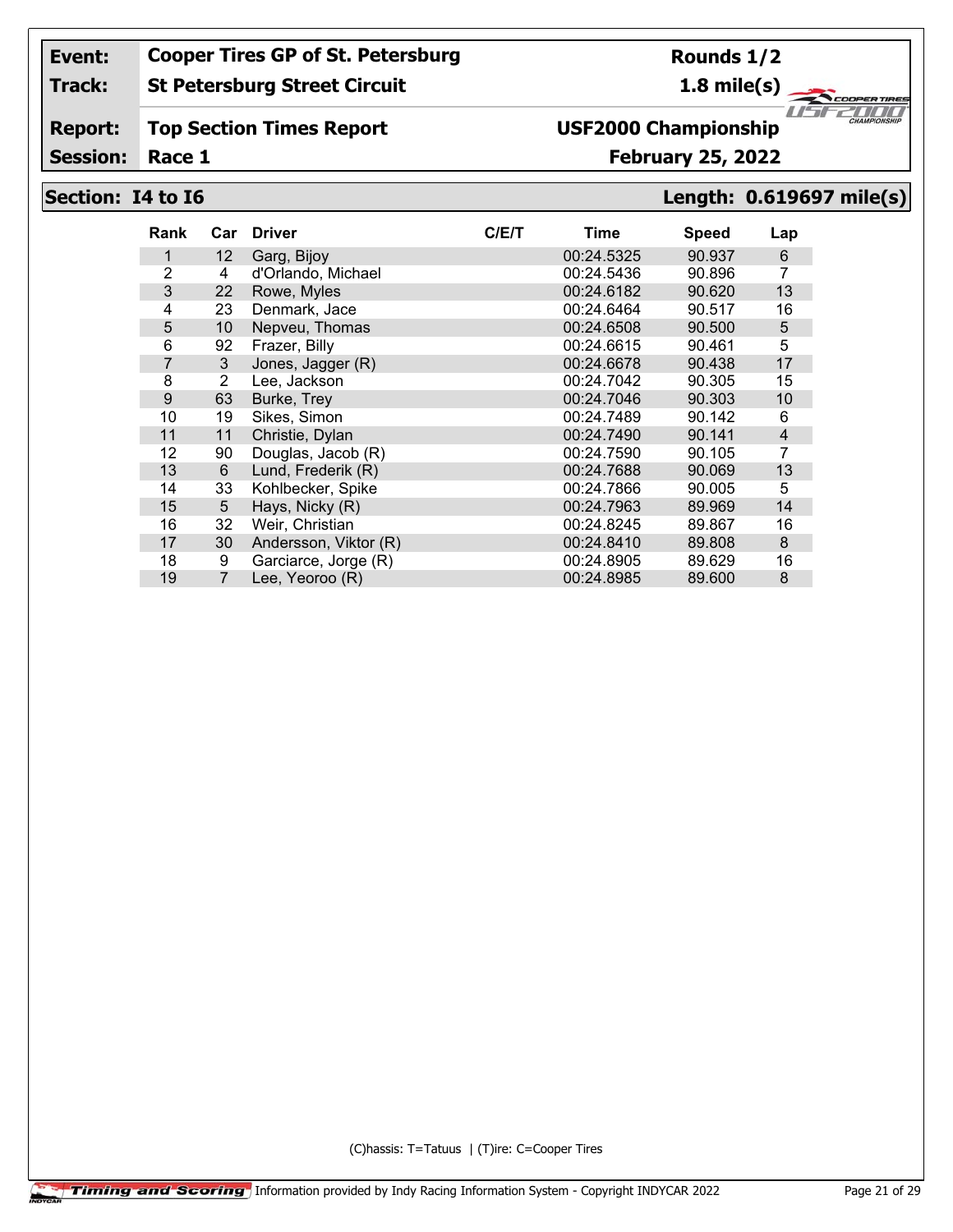### **Track: St Petersburg Street Circuit**

**Rounds 1/2**

**1.8 mile(s)**

#### **Report: Top Section Times Report**

Session: Race 1

## **Race 1 February 25, 2022 USF2000 Championship**

**Section: I6 to SF Length: 0.364205 mile(s)**

⊂

"ar

*1151* 

**ERTIRE** 2000

| <b>Rank</b> | Car | <b>Driver</b>         | C/E/T | Time       | <b>Speed</b> | Lap |
|-------------|-----|-----------------------|-------|------------|--------------|-----|
|             | 92  | Frazer, Billy         |       | 00:15.1304 | 86.656       | 18  |
| 2           | 90  | Douglas, Jacob (R)    |       | 00:15.1324 | 86.644       | 16  |
| 3           | 3   | Jones, Jagger (R)     |       | 00:15.1386 | 86.609       | 11  |
| 4           | 63  | Burke, Trey           |       | 00:15.1641 | 86.463       | 7   |
| 5           | 4   | d'Orlando, Michael    |       | 00:15.1947 | 86.289       | 17  |
| 6           | 32  | Weir, Christian       |       | 00:15.2275 | 86.103       | 18  |
|             | 5   | Hays, Nicky (R)       |       | 00:15.2289 | 86.095       | 11  |
| 8           | 9   | Garciarce, Jorge (R)  |       | 00:15.2394 | 86.036       | 17  |
| 9           | 30  | Andersson, Viktor (R) |       | 00:15.2580 | 85.931       | 19  |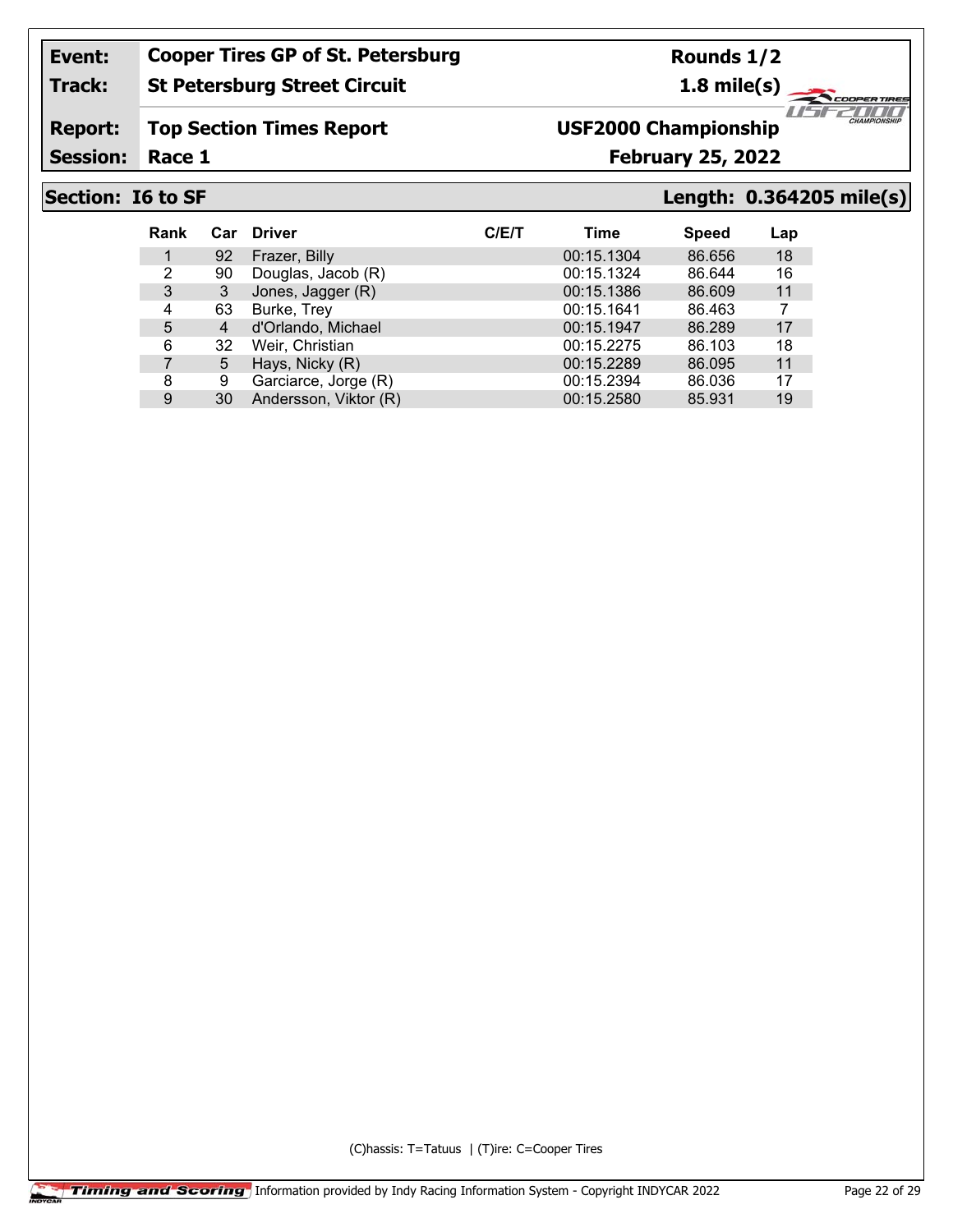#### **Track: St Petersburg Street Circuit**

#### **Report: Top Section Times Report**

Session: Race 1

# **USF2000 Championship**

### **Race 1 February 25, 2022**

**Rounds 1/2**

### **Section: I3 to I4A Length: 0.125568 mile(s)**

| Rank           | Car            | <b>Driver</b>         | C/ET | Time       | <b>Speed</b> | Lap            |
|----------------|----------------|-----------------------|------|------------|--------------|----------------|
| 1              | 5              | Hays, Nicky (R)       |      | 00:05.2530 | 86.055       | 10             |
| $\overline{2}$ | 92             | Frazer, Billy         |      | 00:05.2810 | 85.598       | 7              |
| 3              | 22             | Rowe, Myles           |      | 00:05.2933 | 85.400       | 14             |
| 4              | 9              | Garciarce, Jorge (R)  |      | 00:05.2944 | 85.382       | 7              |
| 5              | 3              | Jones, Jagger (R)     |      | 00:05.3015 | 85.267       | 11             |
| 6              | 32             | Weir, Christian       |      | 00:05.3226 | 84.929       | 13             |
| 7              | 30             | Andersson, Viktor (R) |      | 00:05.3369 | 84.702       | 18             |
| 8              | 23             | Denmark, Jace         |      | 00:05.3377 | 84.689       | 9              |
| 9              | 19             | Sikes, Simon          |      | 00:05.3397 | 84.657       | $\overline{4}$ |
| 10             | 90             | Douglas, Jacob (R)    |      | 00:05.3446 | 84.580       | 12             |
| 11             | 63             | Burke, Trey           |      | 00:05.3595 | 84.345       | 6              |
| 12             | 4              | d'Orlando, Michael    |      | 00:05.3635 | 84.282       | 17             |
| 13             | $\overline{2}$ | Lee, Jackson          |      | 00:05.3653 | 84.254       | 13             |
| 14             | 33             | Kohlbecker, Spike     |      | 00:05.3665 | 84.235       | 5              |
| 15             | $\overline{7}$ | Lee, Yeoroo (R)       |      | 00:05.5729 | 81.115       | 15             |
| 16             | 6              | Lund, Frederik (R)    |      | 00:05.6295 | 80.299       | 5              |
| 17             | 11             | Christie, Dylan       |      | 00:06.9369 | 65.165       | 19             |
| 18             | 12             | Garg, Bijoy           |      | 00:12.0929 | 37.381       | $\mathbf 0$    |

(C)hassis: T=Tatuus | (T)ire: C=Cooper Tires

**1.8 mile(s) ERTIRE** *1151* 

2000

"ar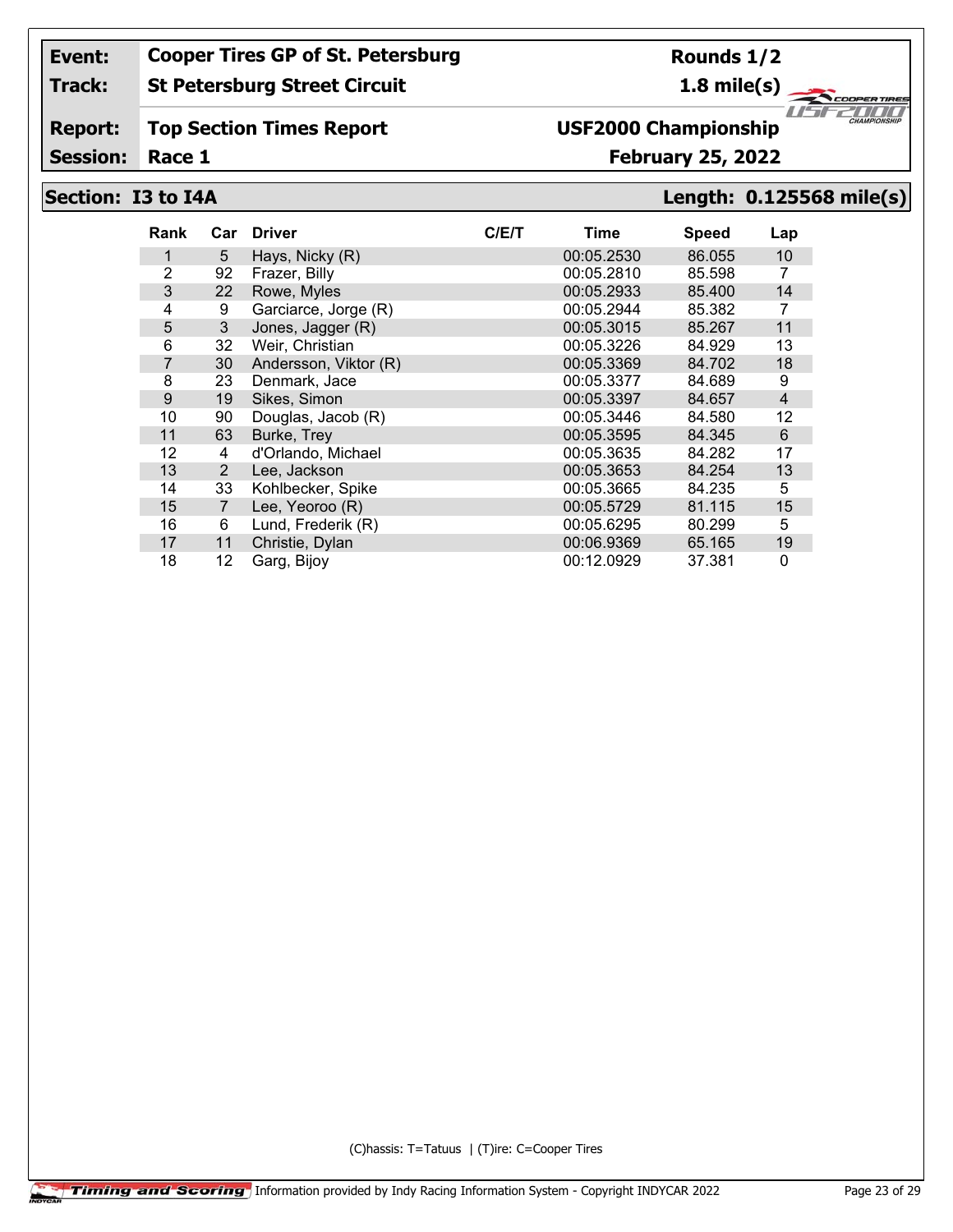#### **Track: St Petersburg Street Circuit**

#### **Report: Top Section Times Report**

Session: Race 1

## **Race 1 February 25, 2022 USF2000 Championship**

### **Section: I4A to I4 Length: 0.168939 mile(s)**

*1151* 

"ar

ER TIRE 2000

| Rank           | Car            | <b>Driver</b>         | C/E/T | Time       | <b>Speed</b> | Lap            |
|----------------|----------------|-----------------------|-------|------------|--------------|----------------|
| 1              | 10             | Nepveu, Thomas        |       | 00:09.0719 | 67.040       | 11             |
| $\overline{2}$ | 4              | d'Orlando, Michael    |       | 00:09.1021 | 66.818       | 17             |
| 3              | 22             | Rowe, Myles           |       | 00:09.1084 | 66.772       | 11             |
| 4              | 12             | Garg, Bijoy           |       | 00:09.1155 | 66.720       | 8              |
| 5              | 90             | Douglas, Jacob (R)    |       | 00:09.1235 | 66.661       | 9              |
| 6              | 19             | Sikes, Simon          |       | 00:09.1311 | 66.606       | 6              |
| 7              | 23             | Denmark, Jace         |       | 00:09.1355 | 66.573       | 5              |
| 8              | 3              | Jones, Jagger (R)     |       | 00:09.1655 | 66.356       | 7              |
| 9              | 63             | Burke, Trey           |       | 00:09.1684 | 66.335       | 9              |
| 10             | 33             | Kohlbecker, Spike     |       | 00:09.1686 | 66.333       | 10             |
| 11             | 92             | Frazer, Billy         |       | 00:09.1697 | 66.325       | 5              |
| 12             | 11             | Christie, Dylan       |       | 00:09.1733 | 66.299       | 7              |
| 13             | 32             | Weir, Christian       |       | 00:09.1950 | 66.143       | 13             |
| 14             | 5              | Hays, Nicky (R)       |       | 00:09.2197 | 65.965       | 7              |
| 15             | $\overline{7}$ | Lee, Yeoroo (R)       |       | 00:09.2225 | 65.945       | 16             |
| 16             | 30             | Andersson, Viktor (R) |       | 00:09.2759 | 65.566       | 8              |
| 17             | 6              | Lund, Frederik (R)    |       | 00:09.2797 | 65.539       | 12             |
| 18             | 9              | Garciarce, Jorge (R)  |       | 00:09.3054 | 65.358       | 11             |
| 19             | 2              | Lee, Jackson          |       | 00:09.3315 | 65.175       | $\overline{4}$ |

(C)hassis: T=Tatuus | (T)ire: C=Cooper Tires

**Rounds 1/2**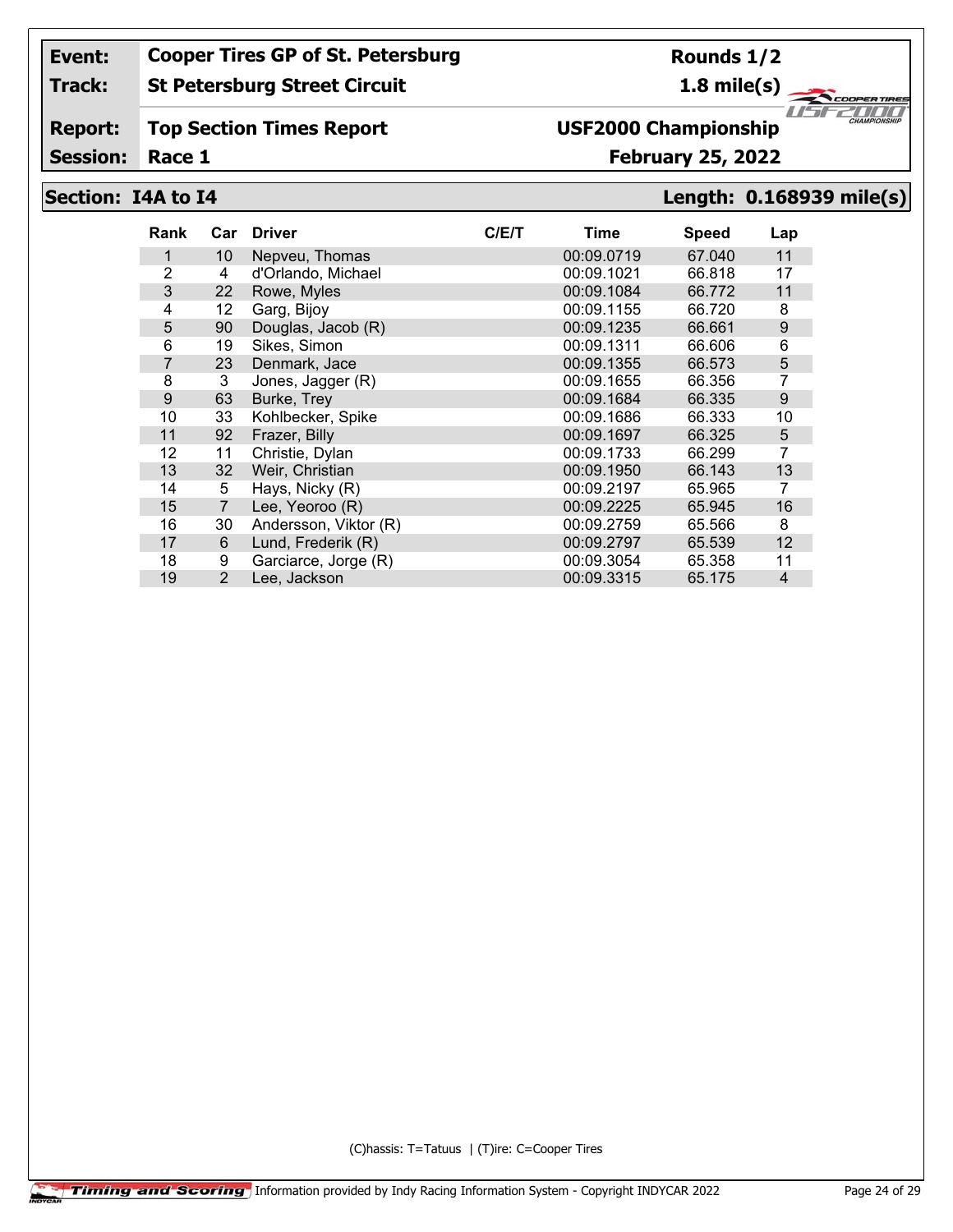#### **Track: St Petersburg Street Circuit**

#### **Report: Top Section Times Report**

Session: Race 1

## **USF2000 Championship**

### **Race 1 February 25, 2022**

### **Section: I4 to I5A Length: 0.068182 mile(s)**

*1151* 

"ar

**ERTIRE** 2000

| Rank | Car            | <b>Driver</b>         | C/E/T | Time       | <b>Speed</b> | Lap            |
|------|----------------|-----------------------|-------|------------|--------------|----------------|
| 1    | 4              | d'Orlando, Michael    |       | 00:04.0914 | 59.993       | 2              |
| 2    | 10             | Nepveu, Thomas        |       | 00:04.1071 | 59.763       | 5              |
| 3    | 23             | Denmark, Jace         |       | 00:04.1127 | 59.682       | 17             |
| 4    | 12             | Garg, Bijoy           |       | 00:04.1152 | 59.646       | 6              |
| 5    | 22             | Rowe, Myles           |       | 00:04.1176 | 59.611       | 18             |
| 6    | 2              | Lee, Jackson          |       | 00:04.1258 | 59.493       | 15             |
| 7    | 3              | Jones, Jagger (R)     |       | 00:04.1329 | 59.390       | 17             |
| 8    | 63             | Burke, Trey           |       | 00:04.1413 | 59,270       | 3              |
| 9    | 19             | Sikes, Simon          |       | 00:04.1428 | 59.248       | 6              |
| 10   | 90             | Douglas, Jacob (R)    |       | 00:04.1491 | 59.159       | 3              |
| 11   | 5              | Hays, Nicky (R)       |       | 00:04.1521 | 59.116       | $\overline{7}$ |
| 12   | 6              | Lund, Frederik (R)    |       | 00:04.1535 | 59.096       |                |
| 13   | 11             | Christie, Dylan       |       | 00:04.1559 | 59.062       | 6              |
| 14   | 33             | Kohlbecker, Spike     |       | 00:04.1581 | 59.030       | 3              |
| 15   | 9              | Garciarce, Jorge (R)  |       | 00:04.1790 | 58.735       | 16             |
| 16   | 92             | Frazer, Billy         |       | 00:04.1821 | 58.692       | 5              |
| 17   | $\overline{7}$ | Lee, Yeoroo (R)       |       | 00:04.1885 | 58.602       | 15             |
| 18   | 30             | Andersson, Viktor (R) |       | 00:04.2032 | 58.397       | 8              |
| 19   | 32             | Weir, Christian       |       | 00:04.2034 | 58.394       | 17             |

(C)hassis: T=Tatuus | (T)ire: C=Cooper Tires

**Rounds 1/2**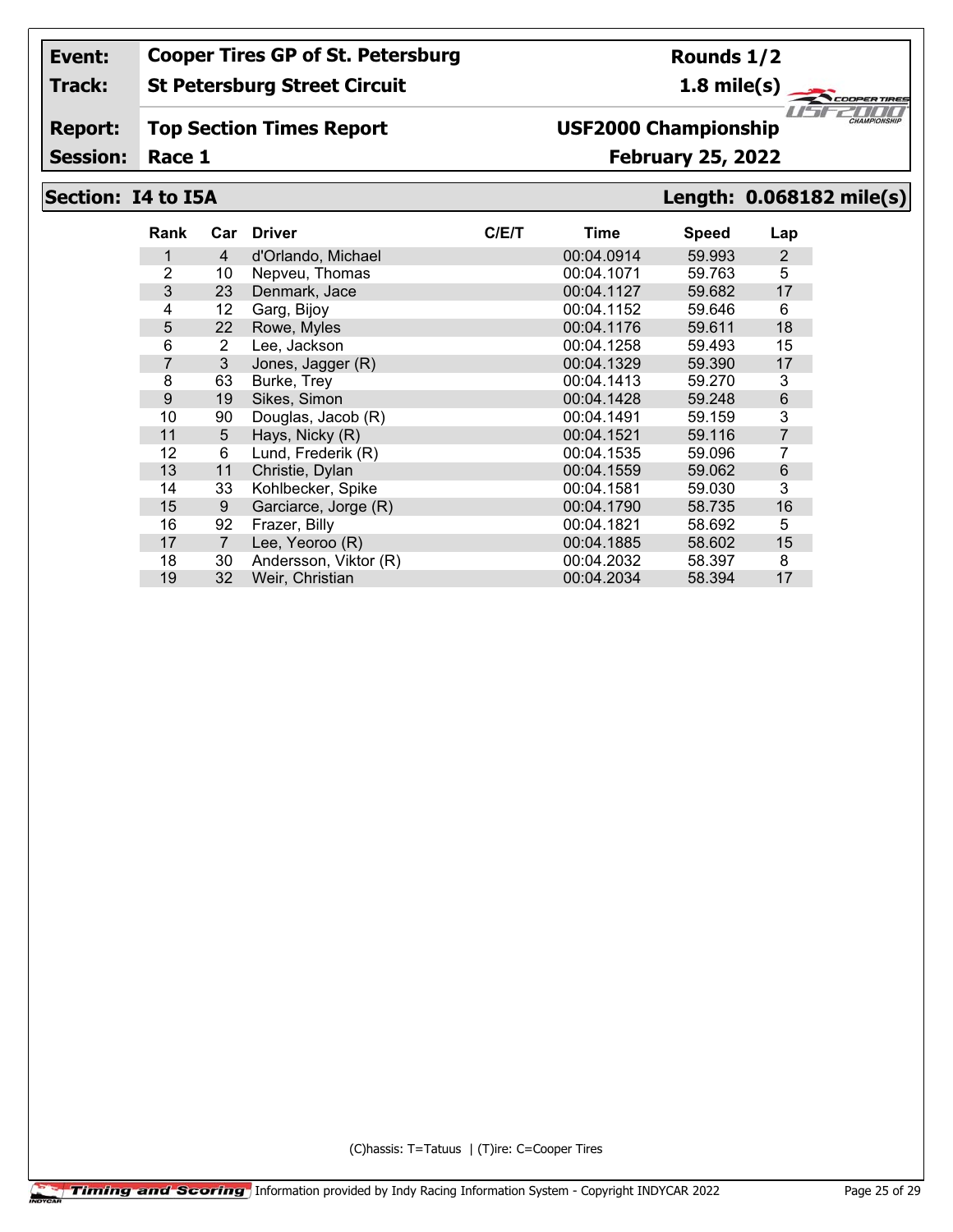#### **Track: St Petersburg Street Circuit**

#### **Report: Top Section Times Report**

Session: Race 1

## **Race 1 February 25, 2022 USF2000 Championship**

## **Section: I5A to I5 Length: 0.246212 mile(s)**

| <b>Rank</b>    | Car            | <b>Driver</b>         | C/ET | Time       | <b>Speed</b> | Lap            |
|----------------|----------------|-----------------------|------|------------|--------------|----------------|
| 1              | $\overline{2}$ | Lee, Jackson          |      | 00:08.4459 | 104.946      | 0              |
| 2              | 90             | Douglas, Jacob (R)    |      | 00:08.4470 | 104.932      | 4              |
| 3              | 4              | d'Orlando, Michael    |      | 00:08.4493 | 104.904      | $\overline{7}$ |
| 4              | 22             | Rowe, Myles           |      | 00:08.4626 | 104.739      | 10             |
| 5              | 63             | Burke, Trey           |      | 00:08.4742 | 104.596      | 11             |
| 6              | 12             | Garg, Bijoy           |      | 00:08.4800 | 104.524      | 18             |
| $\overline{7}$ | 23             | Denmark, Jace         |      | 00:08.4858 | 104.453      | 17             |
| 8              | 3              | Jones, Jagger (R)     |      | 00:08.4877 | 104.429      | 2              |
| 9              | 9              | Garciarce, Jorge (R)  |      | 00:08.5051 | 104.216      | 6              |
| 10             | 5              | Hays, Nicky (R)       |      | 00:08.5069 | 104.193      | 0              |
| 11             | 10             | Nepveu, Thomas        |      | 00:08.5160 | 104.082      | 16             |
| 12             | 30             | Andersson, Viktor (R) |      | 00:08.5215 | 104.015      | 5              |
| 13             | 11             | Christie, Dylan       |      | 00:08.5251 | 103.971      | $\bf 8$        |
| 14             | 11             | Christie, Dylan       |      | 00:08.5251 | 103.971      | 3              |
| 15             | 92             | Frazer, Billy         |      | 00:08.5301 | 103.910      | 5              |
| 16             | 19             | Sikes, Simon          |      | 00:08.5439 | 103.742      | 6              |
| 17             | 6              | Lund, Frederik (R)    |      | 00:08.5442 | 103.739      | 8              |
| 18             | 32             | Weir, Christian       |      | 00:08.5625 | 103.517      | 1              |
| 19             | 33             | Kohlbecker, Spike     |      | 00:08.5876 | 103.214      | $\overline{2}$ |
| 20             | 7              | Lee, Yeoroo (R)       |      | 00:08.6146 | 102.891      | $\overline{7}$ |

(C)hassis: T=Tatuus | (T)ire: C=Cooper Tires

**Rounds 1/2**

**1.8 mile(s)**

ER TIRE 2000 *1151* "ar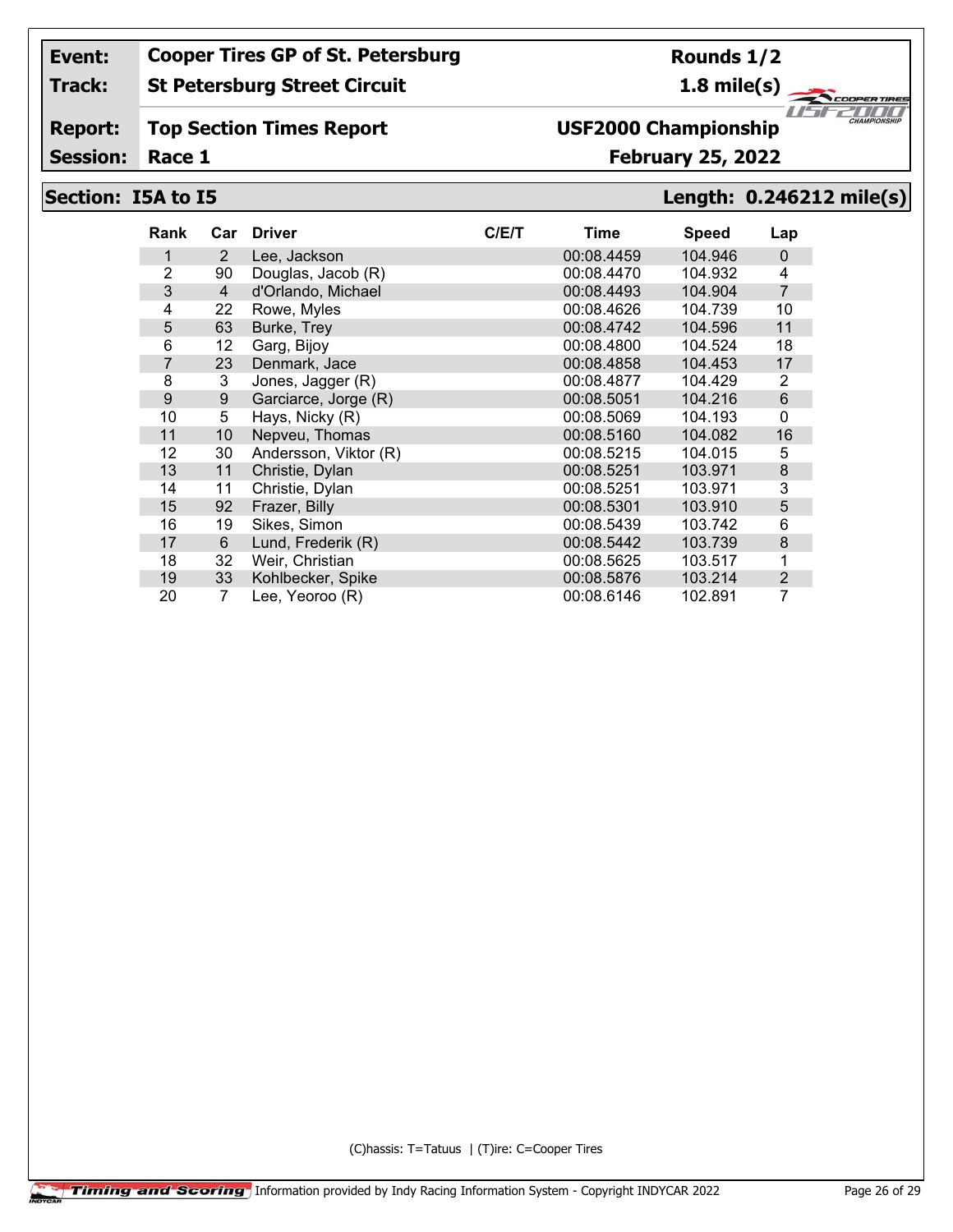#### **Track: St Petersburg Street Circuit**

**Rounds 1/2**

**1.8 mile(s)**

#### **Report: Top Section Times Report**

Session: Race 1

## **USF2000 Championship**

**Race 1 February 25, 2022**

### **Section: I5 to I6A Length: 0.128409 mile(s)**

*1151* 

"ar

ER TIRE 2000

| Rank           | Car            | <b>Driver</b>         | C/ET | Time       | <b>Speed</b> | Lap |
|----------------|----------------|-----------------------|------|------------|--------------|-----|
| 1              | 12             | Garg, Bijoy           |      | 00:05.5445 | 83.375       | 6   |
| $\overline{2}$ | 22             | Rowe, Myles           |      | 00:05.5758 | 82.907       | 14  |
| 3              | 33             | Kohlbecker, Spike     |      | 00:05.5879 | 82.727       | 9   |
| 4              | 6              | Lund, Frederik (R)    |      | 00:05.5893 | 82.707       | 13  |
| 5              | 63             | Burke, Trey           |      | 00:05.5962 | 82.605       | 6   |
| 6              | 10             | Nepveu, Thomas        |      | 00:05.6053 | 82.471       | 9   |
| 7              | 5              | Hays, Nicky (R)       |      | 00:05.6109 | 82.388       | 14  |
| 8              | 32             | Weir, Christian       |      | 00:05.6140 | 82.343       | 8   |
| 9              | $\overline{7}$ | Lee, Yeoroo (R)       |      | 00:05.6247 | 82.186       | 18  |
| 10             | 4              | d'Orlando, Michael    |      | 00:05.6259 | 82.169       | 9   |
| 11             | 23             | Denmark, Jace         |      | 00:05.6320 | 82.080       | 13  |
| 12             | 92             | Frazer, Billy         |      | 00:05.6322 | 82.077       | 5   |
| 13             | 30             | Andersson, Viktor (R) |      | 00:05.6634 | 81.625       | 16  |
| 14             | 90             | Douglas, Jacob (R)    |      | 00:05.6649 | 81.603       | 11  |
| 15             | 2              | Lee, Jackson          |      | 00:05.6716 | 81.507       | 13  |
| 16             | 19             | Sikes, Simon          |      | 00:05.6778 | 81.418       | 6   |
| 17             | 3              | Jones, Jagger (R)     |      | 00:05.6794 | 81.395       | 18  |
| 18             | 11             | Christie, Dylan       |      | 00:05.6827 | 81.347       | 4   |
| 19             | 9              | Garciarce, Jorge (R)  |      | 00:05.7370 | 80.577       | 12  |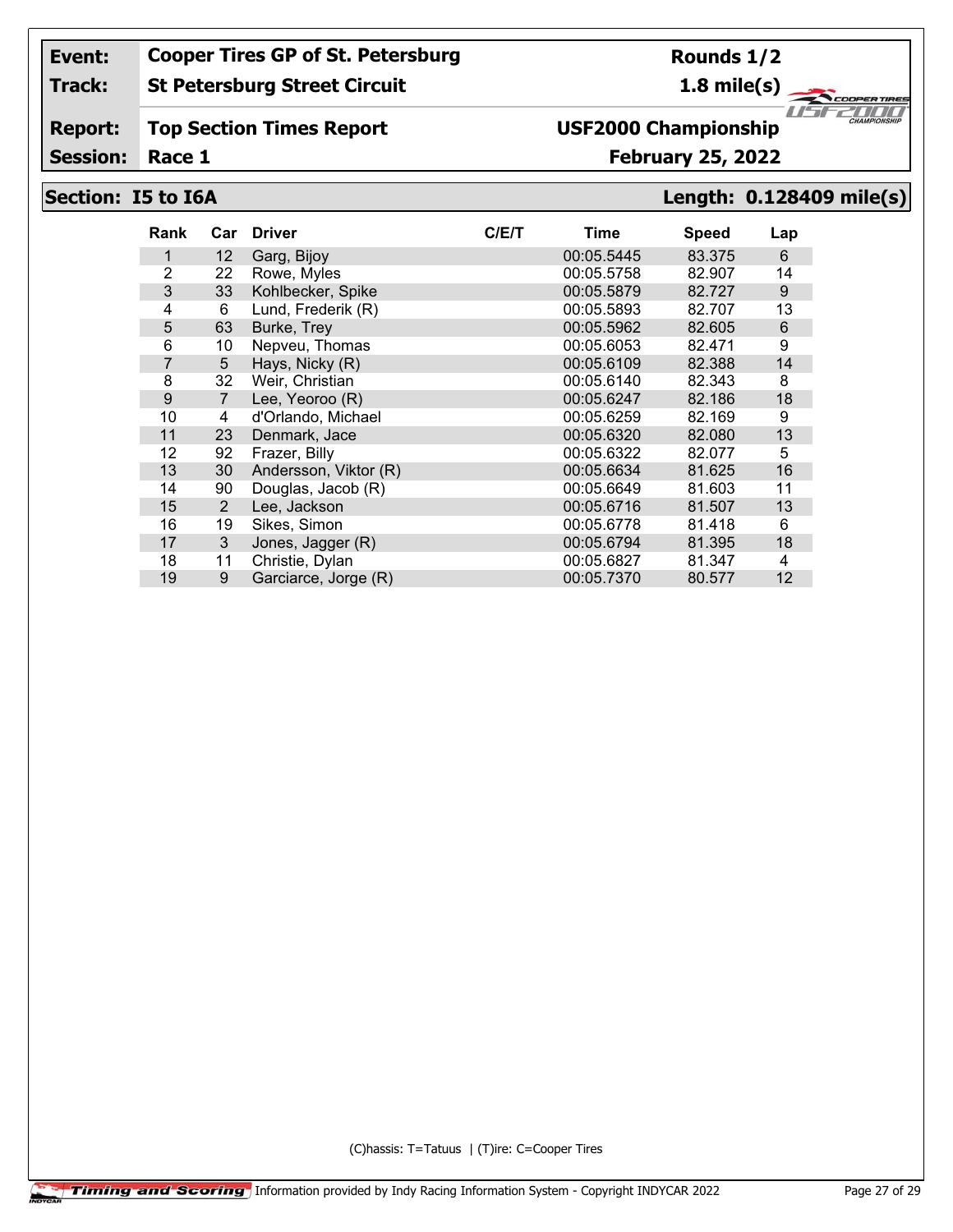#### **Track: St Petersburg Street Circuit**

#### **Report: Top Section Times Report**

Session: Race 1

# **USF2000 Championship**

## **Race 1 February 25, 2022**

### **Section: I6A to I6 Length: 0.176894 mile(s)**

*1151* 

"ar

ER TIRE 2000

| Rank | Car            | <b>Driver</b>         | C/E/T | Time       | <b>Speed</b> | Lap            |
|------|----------------|-----------------------|-------|------------|--------------|----------------|
| 1    | 4              | d'Orlando, Michael    |       | 00:06.2960 | 101.146      | 5              |
| 2    | 2              | Lee, Jackson          |       | 00:06.3002 | 101.079      | $\overline{2}$ |
| 3    | 3              | Jones, Jagger (R)     |       | 00:06.3009 | 101.068      | 18             |
| 4    | 23             | Denmark, Jace         |       | 00:06.3170 | 100.810      | 17             |
| 5    | 92             | Frazer, Billy         |       | 00:06.3171 | 100.809      | 5              |
| 6    | 11             | Christie, Dylan       |       | 00:06.3264 | 100.660      | 5              |
| 7    | 12             | Garg, Bijoy           |       | 00:06.3283 | 100.630      | 11             |
| 8    | 63             | Burke, Trey           |       | 00:06.3366 | 100.498      | 17             |
| 9    | 90             | Douglas, Jacob (R)    |       | 00:06.3371 | 100.490      | 4              |
| 10   | 5              | Hays, Nicky (R)       |       | 00:06.3390 | 100.460      | 2              |
| 11   | 22             | Rowe, Myles           |       | 00:06.3438 | 100.384      | 5              |
| 12   | 10             | Nepveu, Thomas        |       | 00:06.3451 | 100.364      | 4              |
| 13   | 19             | Sikes, Simon          |       | 00:06.3507 | 100.275      | 2              |
| 14   | 9              | Garciarce, Jorge (R)  |       | 00:06.3536 | 100.230      | 5              |
| 15   | 32             | Weir, Christian       |       | 00:06.3541 | 100.222      | 2              |
| 16   | 33             | Kohlbecker, Spike     |       | 00:06.3592 | 100.141      | 5              |
| 17   | 30             | Andersson, Viktor (R) |       | 00:06.3711 | 99.954       | 12             |
| 18   | 6              | Lund, Frederik (R)    |       | 00:06.3954 | 99.574       | 2              |
| 19   | $\overline{7}$ | Lee, Yeoroo (R)       |       | 00:06.4019 | 99.473       | 9              |

(C)hassis: T=Tatuus | (T)ire: C=Cooper Tires

**Rounds 1/2 1.8 mile(s)**